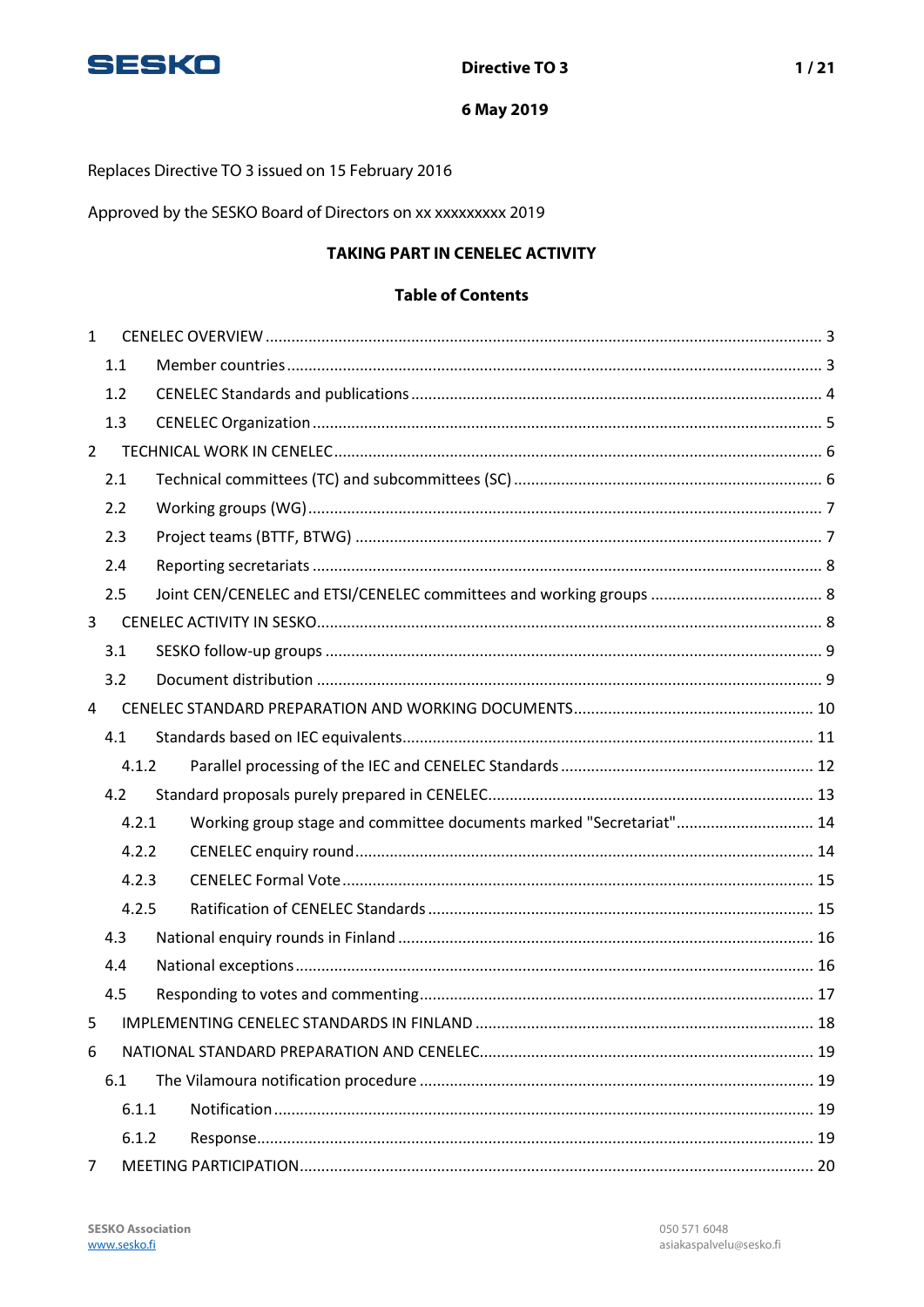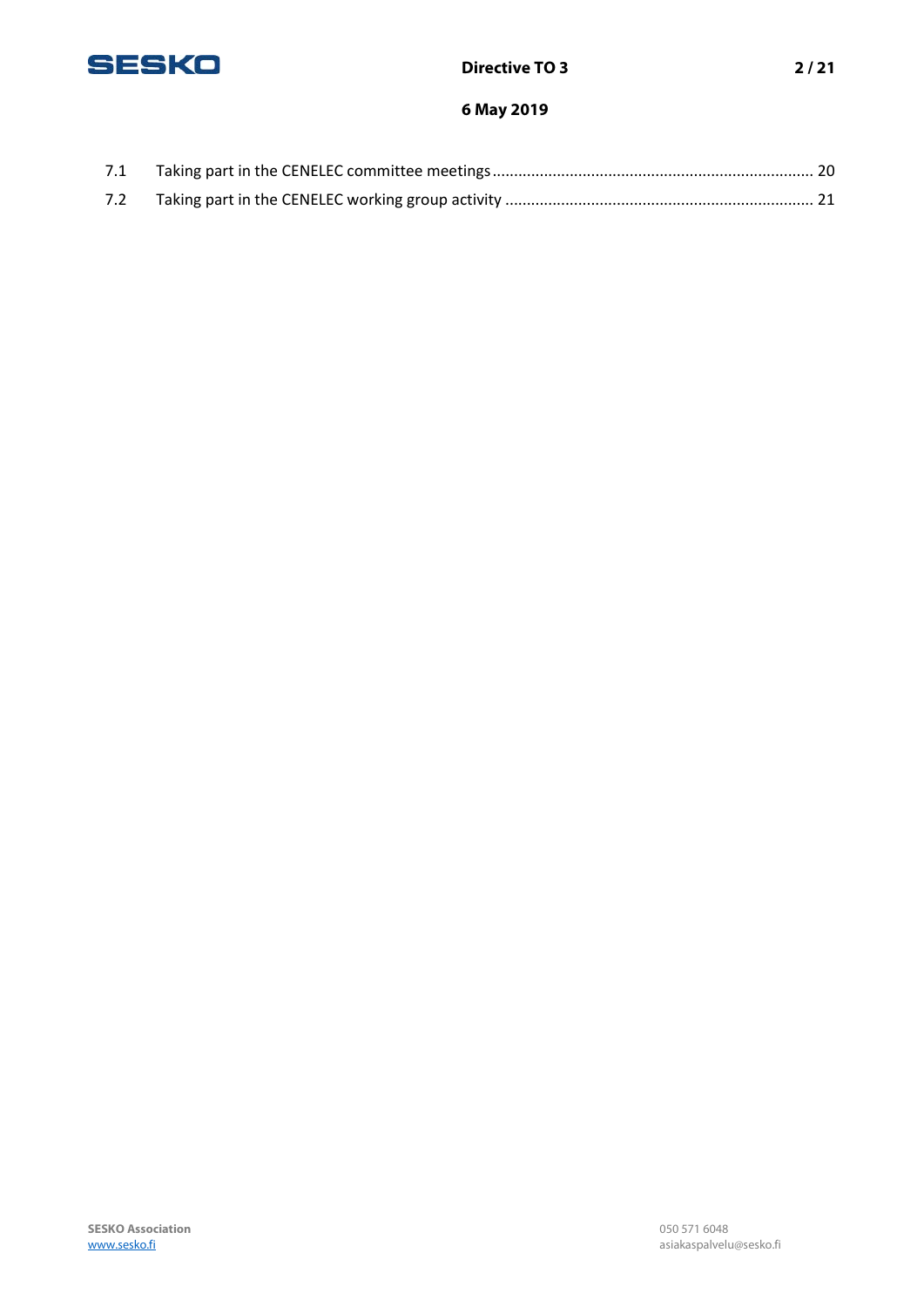

#### **INTRODUCTION**

This Directive applies to participation in [CENELEC](https://www.cenelec.eu/index.html) standardization activity. The main purpose of this Directive is to guide the members of Finnish expert groups in standard preparation procedures. This Directive briefly introduces the activities of CENELEC and its different publications. This Directive also describes the types of documents in the standardization activity, their significance and how to respond to them in order to ensure that Finnish views are taken into account in the preparation of standards.

CENELEC's own directives are available online: [CEN/CENELEC internal regulations](https://boss.cenelec.eu/reference%20material/RefDocs/Pages/default.aspx).

CENELEC is committed to the rapid and efficient preparation of publications. Speed and efficiency require digital exchange of working documents, sticking to deadlines and submitting matters in the specified format.

Distribution of CENELEC committee and working group documents is handled via the CENELEC website and *[Collaboration](https://collaborate.iec.ch/) Platform*. The SESKO office handles the distribution of the standard proposal votes as well as the completed standards. Complete EN Standards are also available on the CENELEC website.

The overview of SESKO standardization work and organisation is included in Directive TO 1, *Taking part in the SESKO activity*. Instructions for participation in IEC activity are described in Directive TO 2. These instructions are available on the SESKO website [\(www.sesko.fi\)](http://www.sesko.fi/) [Standards](https://www.sesko.fi/en/standards/sesko_directives) →SESKO Directives.

# <span id="page-2-0"></span>1 CENELEC OVERVIEW

#### <span id="page-2-1"></span>1.1 Member countries

**[CENELEC](http://www.cenelec.eu/index.html)** (European Committee for Electrotechnical Standardization) is a European, EU and EFTA **standardization organization** established in 1973. CENELEC is responsible for developing European Standards for the electrotechnical sector in Europe and for issuing Harmonization Documents (HD) currently adopted in specific technical areas.

CENELEC consists of member [countries](https://www.cenelec.eu/dyn/www/f?p=web:5) (34) and affiliate [members](https://www.cenelec.eu/dyn/www/f?p=web:9) (3). They are represented by national standardization organizations. The Finnish national committee is SESKO. Decisions are made by weighted votes in CENELEC, listed in Table 1.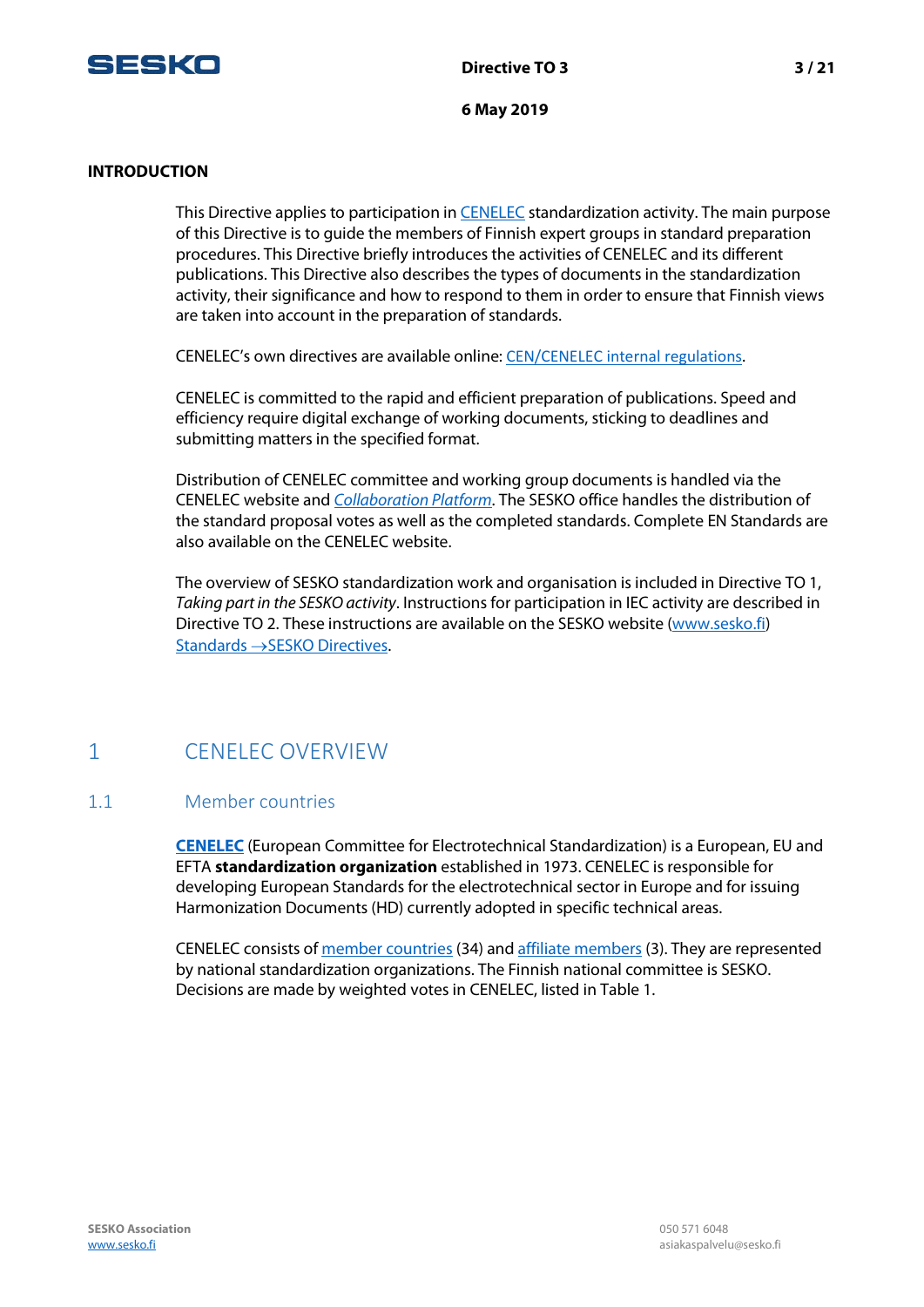

#### Table 1 – CENELEC member countries and weighted voting

| <b>Full member countries (2019)</b>                                        |          |  |  |
|----------------------------------------------------------------------------|----------|--|--|
| France, Germany, Italy, Turkey, United Kingdom                             | 29 votes |  |  |
| Poland, Spain                                                              | 27 votes |  |  |
| Romania                                                                    | 14 votes |  |  |
| <b>Netherlands</b>                                                         | 13 votes |  |  |
| Belgium, Czech Republic, Greece, Hungary, Portugal                         | 12 votes |  |  |
| Austria, Bulgaria, Sweden, Switzerland                                     | 10 votes |  |  |
| Croatia, Denmark, Finland, Ireland, Lithuania, Norway,<br>Serbia, Slovakia | 7 votes  |  |  |
| Cyprus, Estonia, Northern Macedonia, Latvia, Luxembourg,<br>Slovenia       | 4 votes  |  |  |
| Iceland, Malta                                                             | 3 votes  |  |  |

In addition, Albania, Bosnia and Herzegovina, and Montenegro are **affiliate members**. In addition, there are 10 partner countries that are members of the IEC and are committed to technical harmonization and removal of trade barriers with Europe. These are Egypt, Georgia, Israel, Jordan, Moldova, Morocco, Kazakhstan, Tunisia, Ukraine and Belarus

# <span id="page-3-0"></span>1.2 CENELEC Standards and publications

Most CENELEC publications are EN Standards or Harmonization Documents (HD). Both types of publications are commonly referred to as standards.

**The EN Standard** *[\(European Standard\)](https://www.cenelec.eu/standardsdevelopment/ourproducts/europeanstandards.html)* should be adopted as it is in all member countries. In technical areas, legislation (directives) of the European Union often regulate merely essential requirements. Compliance with these can be demonstrated by using EN Standards. Finland's membership in CENELEC is binding in such a way that all EN Standards **must be implemented as national standards, i.e. SFS Standards** (SFS-EN Standards). At the same time, any conflicting previous SFS Standards shall be withdrawn.

About 80 % of EN Standards in the electrotechnical sector are based on international IEC Standards, either per se or as amended using so-called CENELEC *Common Modifications*.

*[Harmonization Documents](https://www.cenelec.eu/standardsdevelopment/ourproducts/harmonizeddocuments.html)* **(HD)** are almost as binding as EN Standards. However, these do not have to be implemented per se as national standards, but member countries are not allowed to publish their own national standard (e.g. SFS Standard), which can conflict with the HD. Any previous conflicting national standards shall also be withdrawn or amended to conform with the HD requirements. If relevant national standards exist, these shall be in line with the corresponding HD.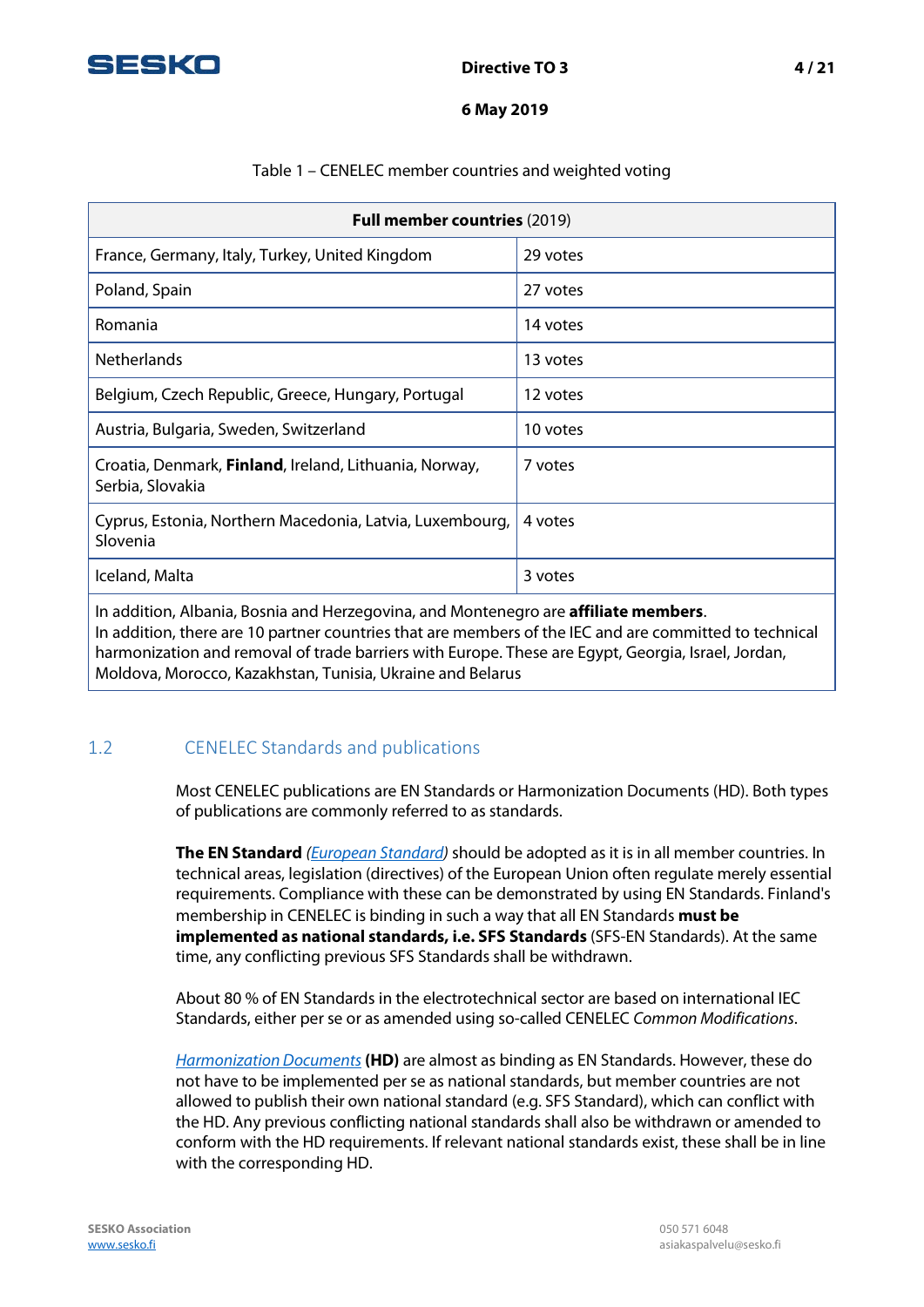

*[Technical Specification](https://www.cenelec.eu/standardsdevelopment/ourproducts/technicalspecification.html)* **(TS)** is a document prepared and approved by the CENELEC Technical Committee and has a simpler preparation process than a standard. Technical specifications are often published when the technology is new and evolving, or consensus required for developing a standard has not been reached, but it is important to publish a document on the subject. According to CENELEC rules, technical specifications should be reviewed and reconfirmed at intervals not exceeding three years.

*[Technical Report](https://www.cenelec.eu/standardsdevelopment/ourproducts/technicalreports.html)* **(TR)** is a document approved by CENELEC whose guidance is not suitable for publication as a European Standard or technical specification. The Technical Report can include, for example, survey findings of enquiries among CENELEC national members, information on activity in other organizations, or information on the recent developments in the sector.

**Guides** and **CEN/CENELEC Workshop Agreement (CWA)** documents are published by CENELEC to supplement standards and guide in their usage.

# <span id="page-4-0"></span>1.3 CENELEC Organization



Figure 1 – Organization of the CENELEC technical activity

*[General Assembly](https://www.cenelec.eu/aboutcenelec/whoweare/governingstructure/generalassembly.html)* (AG) is the highest decision-making body of the organization. It governs administrative matters, finances and contacts with other organizations (e.g. EU, EFTA, IEC, CEN, ETSI).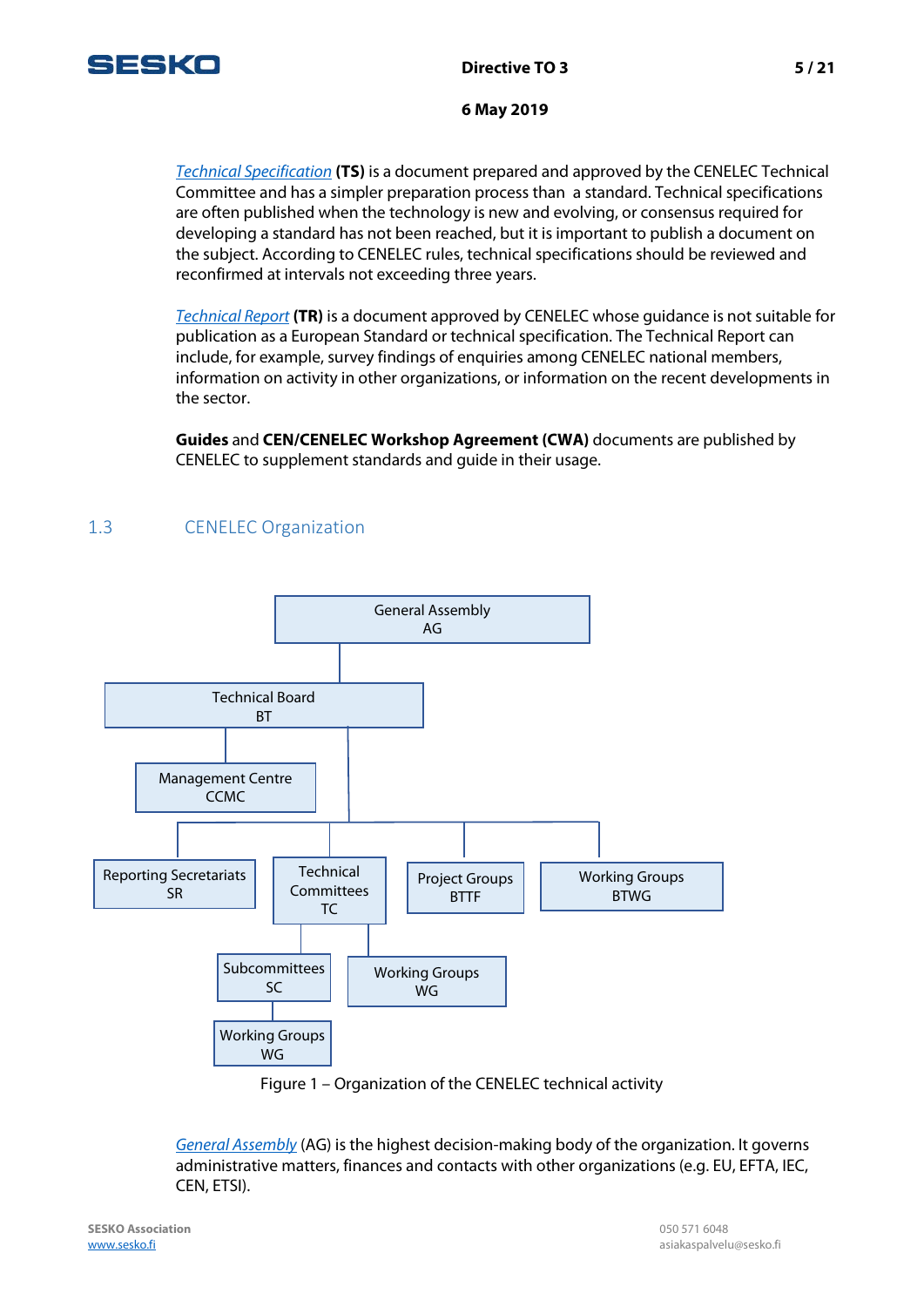

*[Technical Board](https://www.cenelec.eu/aboutcenelec/whoweare/governingstructure/technicalboard.html)* (BT) supervises the standardization committees and coordinates the work of technical standardization. For example, it decides on ratification of standards based on the voting results.

**Committees**, **subcommittees** and **working groups** are groups that develop the actual technical content of the standards, the subject of which is consistent with the IEC international committee divisions. **Technical committees** (TC) and, if necessary, their **subcommittees** (SC) are formed in accordance with the subject matter. Expert-level drafting is done in subordinate **working groups** (WG).

**Project teams** (BT-*Task Force,* BTTF and BT-*Working Group*, BTWG) are working groups directly supervised by the *Technical Board* (BT) for a specific standardization project.

Project teams will be established when standardization is required, but there is a lack of a corresponding technical committee (TC) or subcommittee (SC). When the project is completed, the project teams will be disbanded.

In addition[, CEN,](https://www.cen.eu/Pages/default.aspx) CENELEC and [ETSI](http://www.etsi.org/) have **joint technical committees and working groups**, CEN/CLC/TC, CEN/CLC/JTC, CEN/CLC/ETSI/JWG. Extending standardization beyond traditional field allocation increases the need for different collaborative groups.

The European Standards organizations CENELEC and CEN have a common **management centre** (CCMC, CEN-CENELEC Management Centre), which performs the daily tasks of CENELEC, i.e. standards publication. The CCMC has its office in Brussels and is housed with the *[CEN-CENELEC Meeting Centre](http://www.cenelec.eu/meetingcenter/)*, where a significant number of meetings of CENELEC technical committees and their working groups take place.

# <span id="page-5-0"></span>2 TECHNICAL WORK IN CENELEC

### <span id="page-5-1"></span>2.1 Technical committees (TC) and subcommittees (SC)

CENELEC organizes work in **technical committees** (TC) for the various sectors within the electrotechnical industry (see Figure 1), which mainly have the same division of fields of expertise as IEC. Committees can be divided into **subcommittees** (SC) for narrower subject areas. Only the chairman and secretary should be permanent members of the committees and subcommittees. Other members are **member countries** that can appoint **representatives** for each meeting. In this way, the meeting participants represent their country, not themselves or their company.

Between meetings, the chair and secretary together with the CENELEC Management Centre (CCMC) will communicate with member countries, e.g. SESKO in Finland, on the preparation of draft standards. SESKO office is responsible for the transfer of information to the experts participating.

For distribution of committees' digital working documents, CENELEC uses the *[Collaboration](https://collaborate.iec.ch/) [Platform](https://collaborate.iec.ch/)* tool, a joint platform used together with IEC. SESKO provides members of National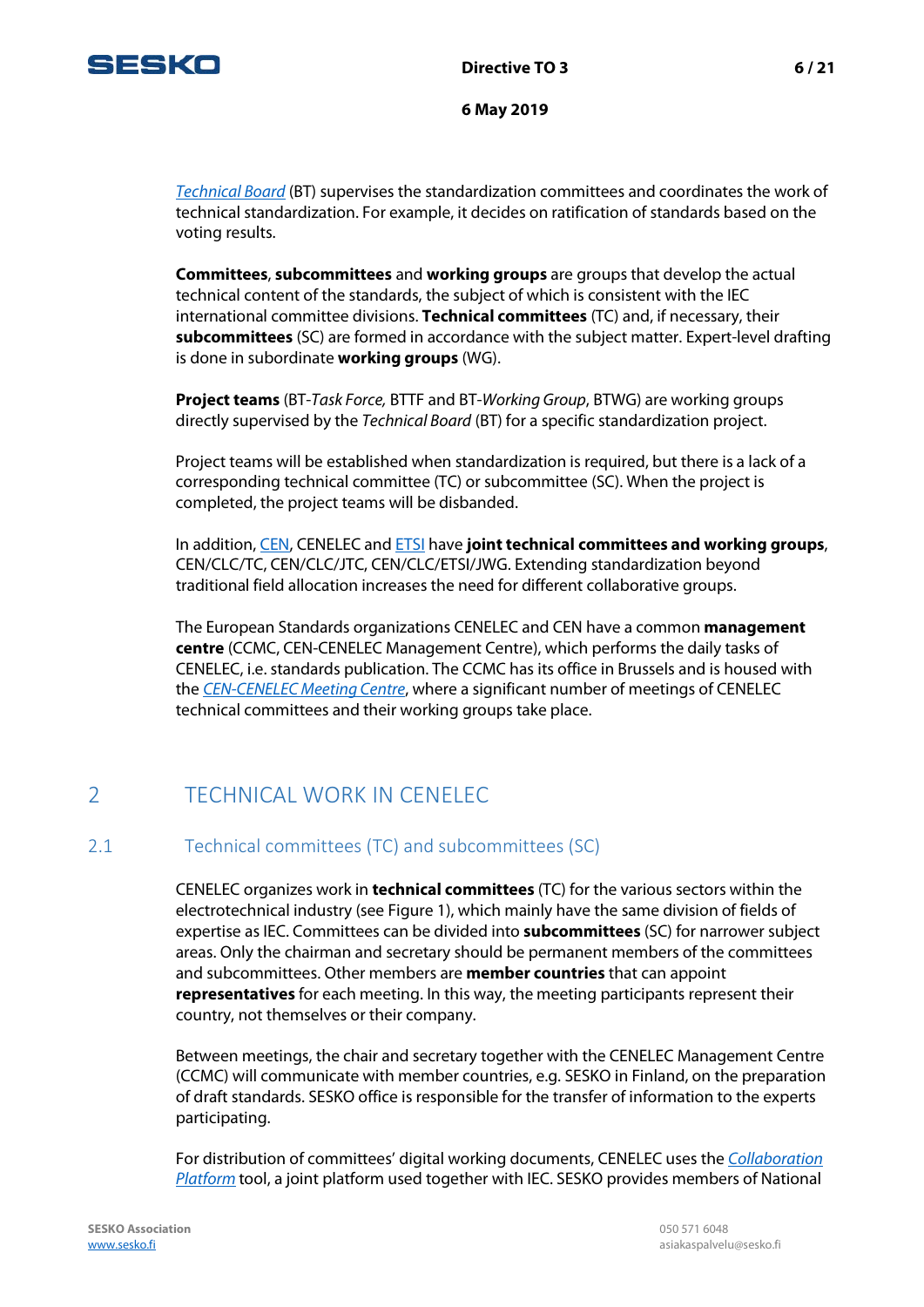

Committees, follow-up groups and working groups with access to the working documents of the relevant working groups of the CENELEC Committee. *The Collaboration Platform* is intended for the distribution of documents, summons to meetings, minutes of meetings and annexes thereto required by the committees in their activity.

Standards proposals (prEN, FprEN) are not distributed on the *Collaboration Platform,* but are distributed by CENELEC members (national committees, i.e. SESKO in Finland). However, drafts related to the *Secretariat Enquiry* will be distributed through the *Collaboration Platform*, since these consultations are not official enquiry or voting procedures.

PLEASE NOTE: *[Collaboration](https://collaborate.iec.ch/) Platform* is jointly used with IEC. Thus, usernames and passwords are **the same** for the documents of both organizations. Document archives have also been created for the *Collaboration Platform* for SESKO national committees and follow-up groups.

The purpose of the meetings of committees and subcommittees is to make necessary decisions for the preparation of draft standards and ensure the overall planning of the committee's field.

### <span id="page-6-0"></span>2.2 Working groups (WG)

The committees and subcommittees include **working groups** (WG) that draw up the technical content of the standard to be worked on. The working group is created by a technical committee or subcommittee by appointing its chairman and secretary or simply the so-called **convenor**. The national committee of each member country, i.e. SESKO in Finland, has the right to appoint members to the working group.

The appointment will **always** be done by SESKO, irrespective of whether or not the meeting of the technical committee (TC), for example, has already inquired about the potential interest of the participants when the working group was created.

In working groups, each participant represents only **personal expertise**, not his/her company or member country. The working group has a permanent composition of members, and information is exchanged directly within the group. The *Collaboration Platform* is also used as a document archive for working groups.

# <span id="page-6-1"></span>2.3 Project teams (BTTF, BTWG)

For standardization initiatives not suitable for any specific technical committee, the *Technical Board* can create **project teams** (BTTF or BTWG). Member countries' national committees (SESKO in Finland) have a right to appoint representatives to these teams.

The starting point for these project teams on a defined activity is often a subject proposed by a member country (for example, the Vilamoura notification, see paragraph 6.1), the preparation of which is also of interest to other CENELEC member countries.

For standardization topics in which member countries have shown broad interest, the *Technical Board* will create the **BTTF** (BT Task Force) **project team**, which will act **like a committee** and with designated members representing their member countries. The BTTF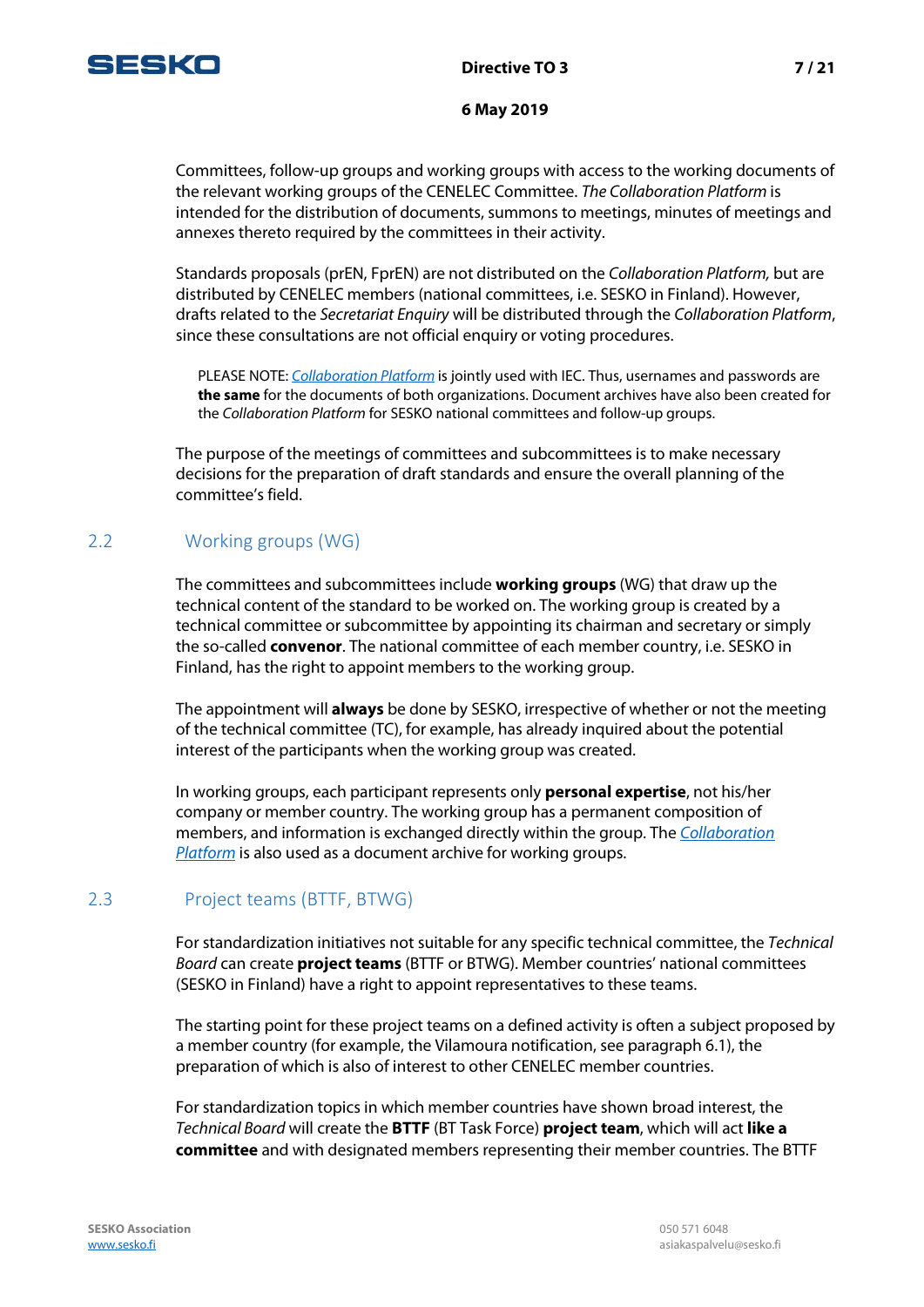

project team working documents are distributed to the national committees via the *[Collaboration Platform](https://collaborate.iec.ch/)*.

For issues of narrower interest, the *Technical Board* will set up a **BTWG** (BT Working Group), which will act as a **working group** and only experts practically involved in the tasks of the project group will have access to working documents related to its activity.

## <span id="page-7-0"></span>2.4 Reporting secretariats

There is a **reporting secretariat** (SR) for IEC technical committees which have no counterpart in CENELEC. It is maintained by one of the CENELEC member countries. The reporting secretariat organizes the necessary CENELEC questionnaire, enquiry and voting procedures in cooperation with the CENELEC Management Centre (CCMC) for standards that are being prepared or have already been published by the IEC Committee in question. It also makes recommendations for resolution by the Technical Board.

## <span id="page-7-1"></span>2.5 Joint CEN/CENELEC and ETSI/CENELEC committees and working groups

It may be impossible to draw a clear line between standardization in the electrotechnical industry and other technical standardization [\(CEN\)](http://www.cen.eu/). CEN and CENELEC have established **joint technical committees and working groups** for areas that are closely related to each field. In Finland, the CEN member is the *[SFS Finnish Standards Association](http://www.sfs.fi/)*, with which SESKO negotiates on the necessary Finnish expert group and its composition.

In some cases, the difference between the electrotechnical and telecommunications industries [\(ETSI\)](http://www.etsi.org/) can also be difficult to identify and therefore CENELEC and ETSI also have **joint working groups**. ETSI is represented by *[Finnish Transport and Communications Agency](https://www.traficom.fi/fi)  [Traficom](https://www.traficom.fi/fi)* in Finland.

# <span id="page-7-2"></span>3 CENELEC ACTIVITY IN SESKO

In CENELEC, Finland is represented by SESKO, which acts as the **Finnish National Committee** (Finnish NC, abbreviated FI-NC).

At the Finnish National Committee,

- Chairman is the Chairman of the SESKO Board of Directors
- Secretary is the SESKO Managing Director.

SESKO as a national committee

- **represents** Finland in the governing bodies of CENELEC
- **organizes** Finnish experts to participate in technical work
- **appoints** Finnish experts to committee meetings (as representatives of Finland) and working groups (as personal representatives).

The SESKO office forms a communication channel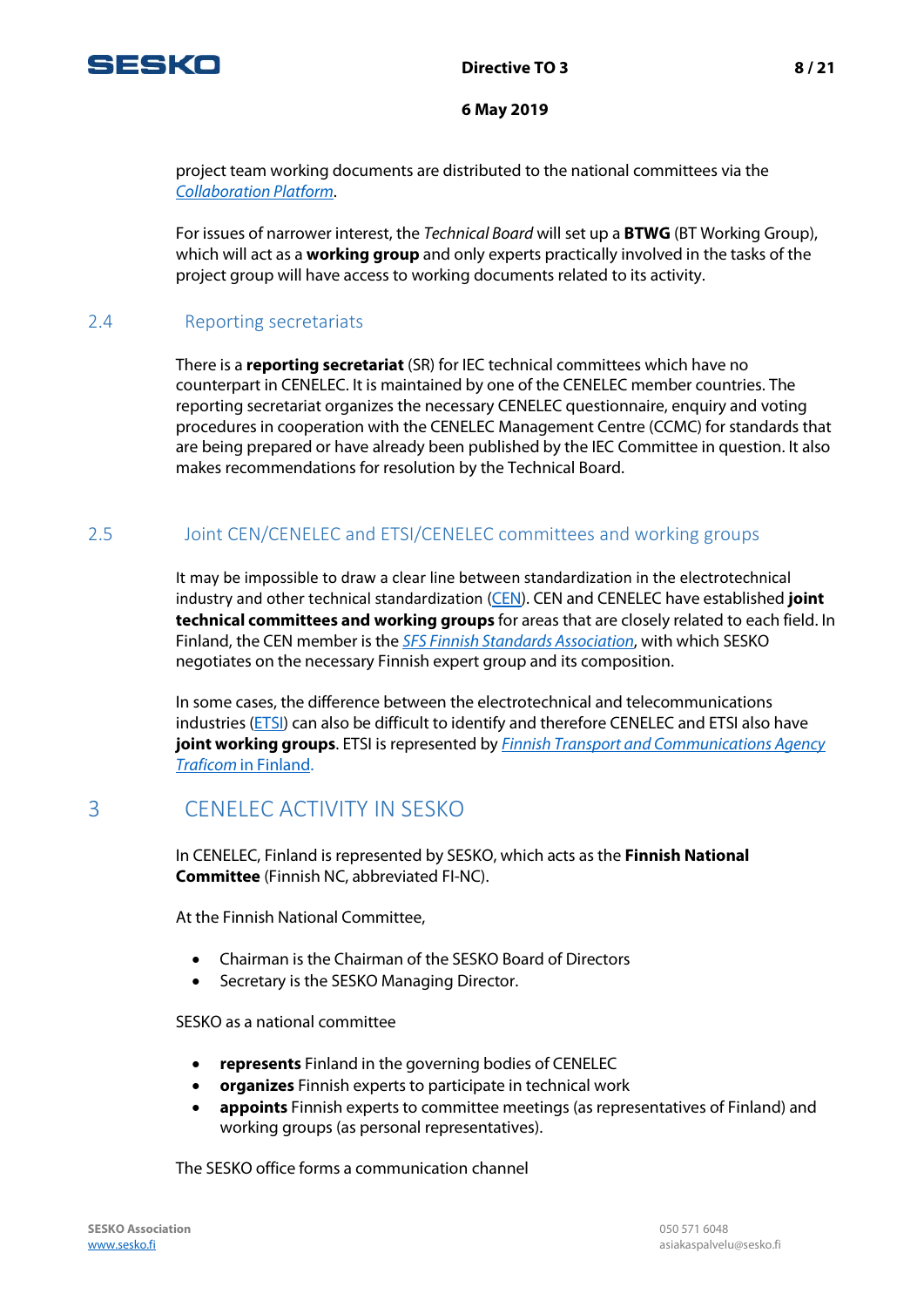

- that handles communication between the CENELEC Management Centre (CCMC) and Finnish experts in the Finnish National Committee,
- organizes national enquiry and voting procedures,
- supervises the voting deadlines and manages the sending of vote responses according to the opinions of the National Committee / follow-up group.

# <span id="page-8-0"></span>3.1 SESKO follow-up groups

Each CENELEC technical committee/subcommittee has a corresponding **follow-up group** in SESKO. The follow-up group consists of a **contact person** and **participants** who have registered for participation. The SESKO office forwards the relevant CENELEC documents to the follow-up group. In practice, most of the exchange of information between CENELEC and members of follow-up groups takes place through the *[Collaboration Platform](https://collaborate.iec.ch/)*. There is a **contact person** in the SESKO office **responsible** for each follow-up group who assists the contact person and members in matters related to the group's activities.

The duties of a follow-up group member include:

- **following** the preparation of draft standards of interest through the working documents of the committee in question
- making the necessary **comments**, well in advance of the deadlines, to the **contact person** of the follow-up group.

The duties of the **contact person** of the follow-up group include:

- using documents to **monitor** the preparation of draft standards of **significant importance for Finland,**
- formulating **Finland's position** (comment or vote) based on the views expressed by members of the group,
- **sending** the aforementioned statements (votes, questionnaires, comments) to the SESKO office well in advance of the deadlines indicated in the documents.

Follow-up groups shall convene only **when necessary**. If the members have no comments, the contact person can formulate Finland's position based on their own views.

In cases when the IEC and CENELEC have similar technical committees/subcommittees, there is usually only one corresponding follow-up group in Finland.

The relations of the follow-up group with the standardization committee (SK) are described in SESKO Directive TO 1 *Taking part in the SESKO activity*. Instructions can be found on the SESKO website [\(www.sesko.fi\)](http://www.sesko.fi/) [Standards](https://www.sesko.fi/en/standards/sesko_directives) →SESKO Directives.

# <span id="page-8-1"></span>3.2 Document distribution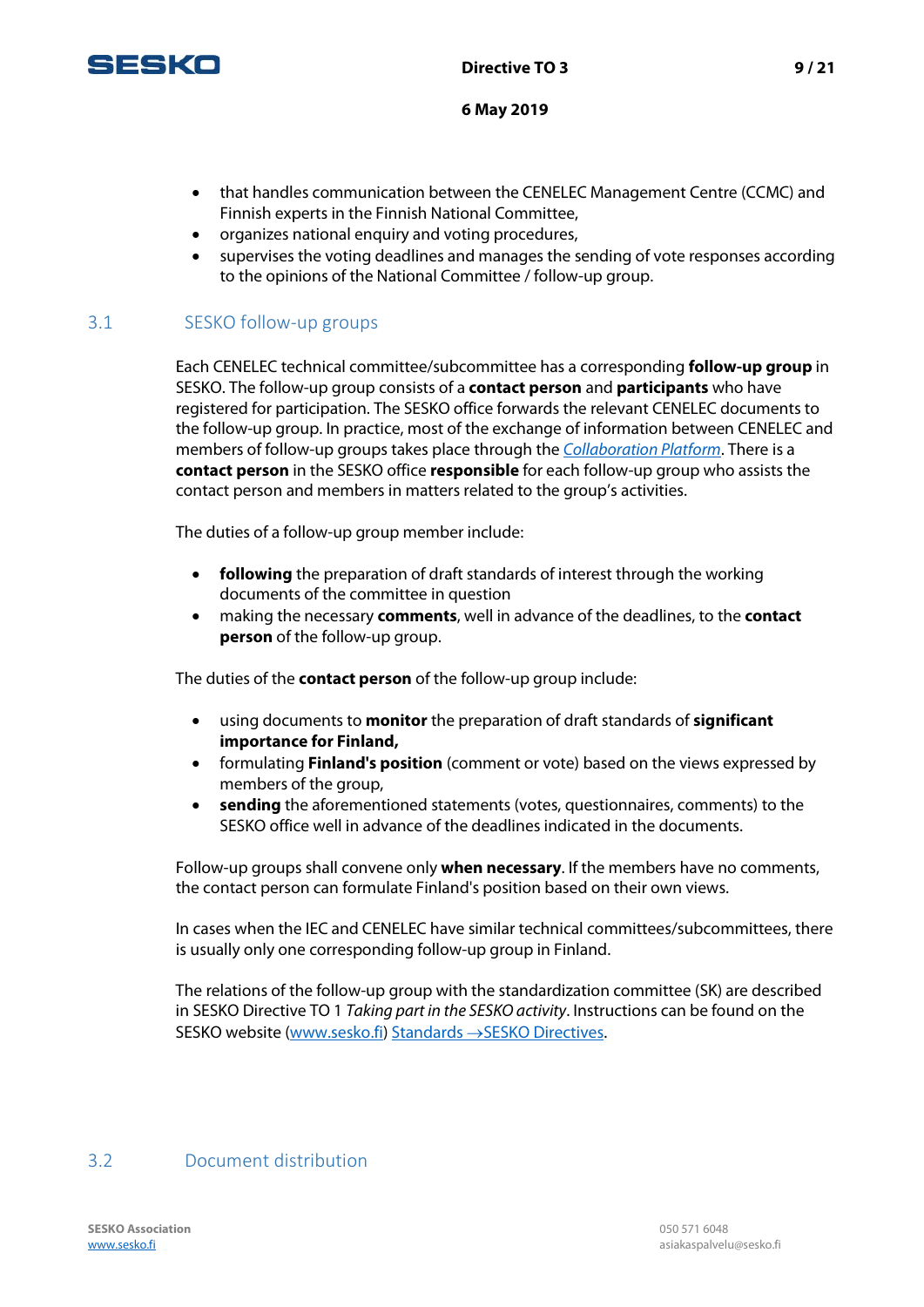

All CENELEC documents are distributed **digitally**.

The distribution of CENELEC documents differs from that of the IEC in that the working documents of the technical committees do not pass through the Management Centre (CCMC). Technical committees upload their working documents to the *[Collaboration](https://collaborate.iec.ch/)  [Platform](https://collaborate.iec.ch/)* for download by experts of national committees (i.e. members of follow-up groups).

Since not all CENELEC documents are accessible to experts (e.g. draft EN Standard and voting cover letters), SESKO sends these working documents to experts (i.e. members of follow-up groups) by email.

The CENELEC document distribution process is presented in Figure 2.



\*) The FTP server is only used by the SESKO office

Figure 2 – CENELEC document distribution

Members of follow-up groups, therefore, receive documents **in two ways**:

- working documents directly from the *[Collaboration Platform](https://collaborate.iec.ch/)* (independent download)
- standard proposals and voting cover letters via the SESKO office by email.

PLEASE NOTE: There is no separate prEN document for the EN Standard proposals in the parallel process, but the proposal text is the IEC document (CDV or FDIS) per se. The IEC document ID is indicated in the EN voting cover letter.

In order to facilitate the follow-up of open CENELEC requests and opinions, SESKO maintains a list ("CENELEC-lista") at (Osallistuminen → [Ajankohtaiset lausunnot](http://www.sesko.fi/osallistuminen/ajankohtaiset_lausunnot_ja_aanestykset) ja äänestykset)

# <span id="page-9-0"></span>4 CENELEC STANDARD PREPARATION AND WORKING DOCUMENTS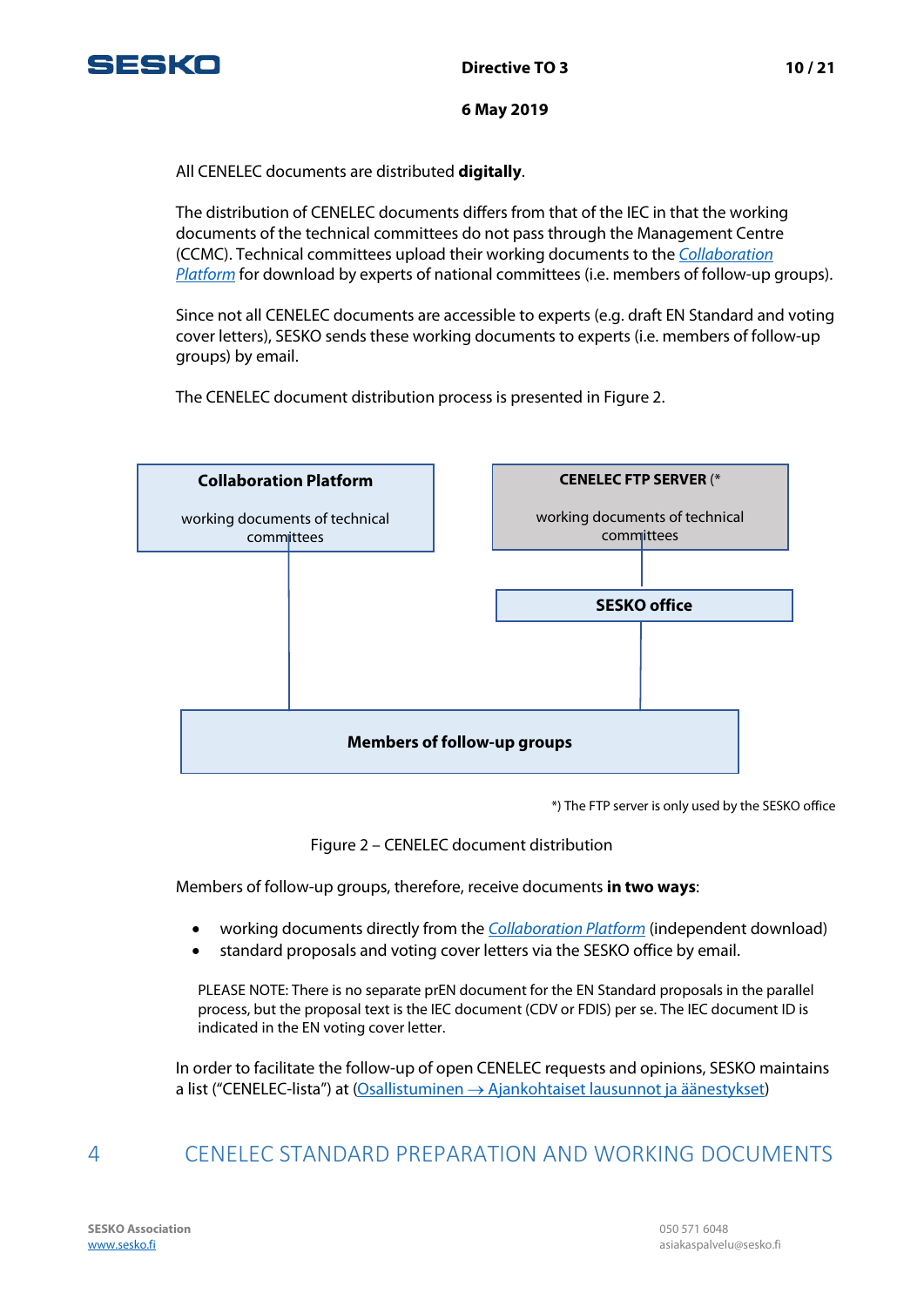

The CENELEC standard preparation process is presented in Figure 3.



\* the final vote can be skipped by TC decision if no technical changes are made to the approved Enquiry document

Figure 3 – The stages of the preparation for a CENELEC Standard

# <span id="page-10-0"></span>4.1 Standards based on IEC equivalents

About 80 % of CENELEC's EN standards and HDs are based on international IEC standards. The standards are either **identical** (in this case, CENELEC only publishes a **notice of**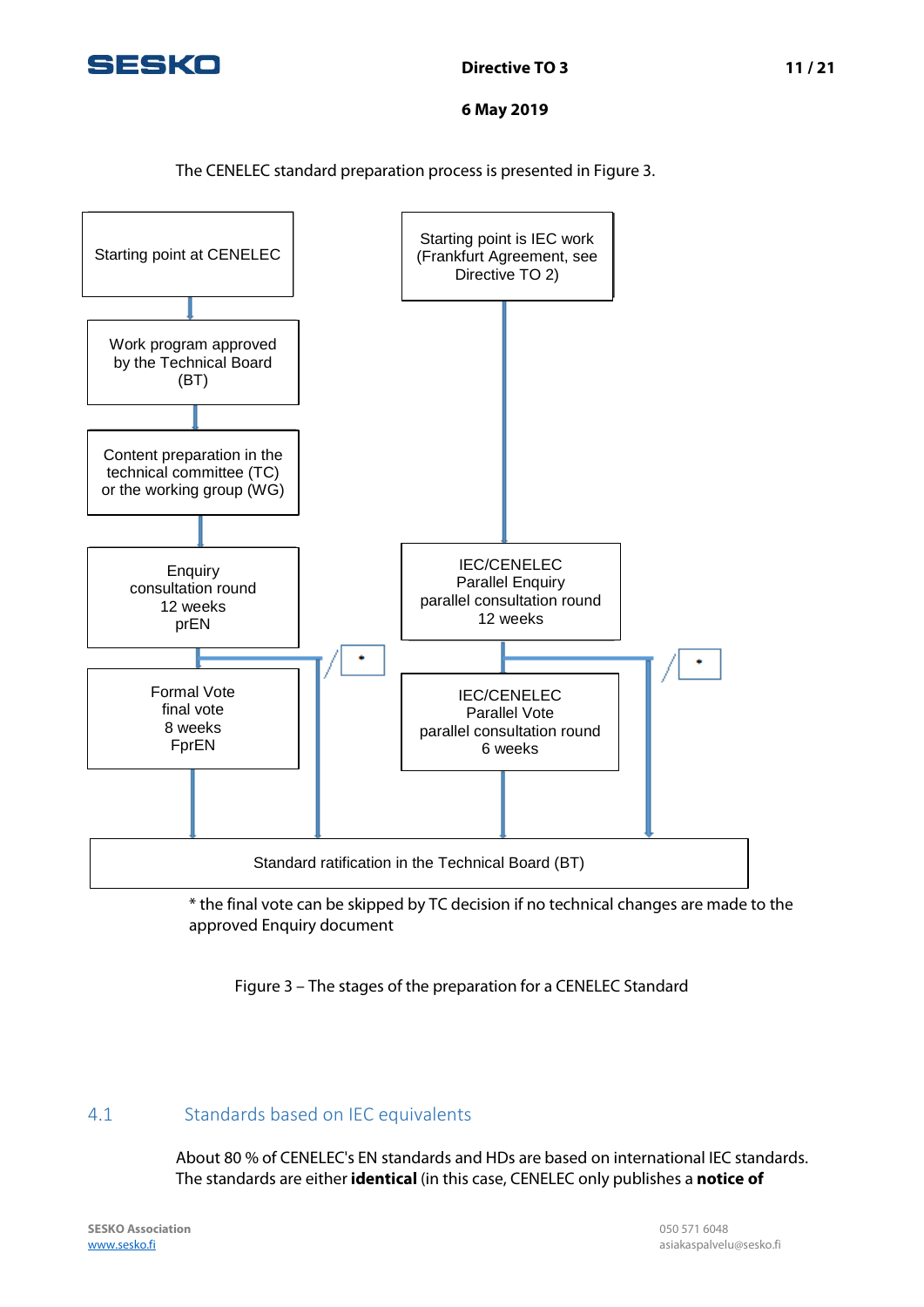

**endorsement**) or slightly amended by CENELEC **common modifications**. There are two options for preparing standards based on IEC equivalents:

- implementation of the already published IEC standard using the harmonization questionnaire, or
- introduction of a IEC standard proposal in preparation by simultaneously sending it to the CENELEC **parallel enquiry** (IEC-CENELEC Parallel Enquiry) at the IEC CDV voting stage and/or sending it to the CENELEC **parallel voting round** (IEC-CENELEC Parallel Vote) at the subsequent stage of the final FDIS IEC vote.

In both cases, the technical content of the text of the final CENELEC standard is published as an IEC standard. The native text of the CENELEC standard contains only the IEC **notice of endorsement** and, if common modifications are made, only the text of these modifications.

The parallel process is based on the Frankfurt agreement between IEC and CENELEC, whereby IEC shall offer a standard proposal at the CDV stage for the CENELEC enquiry round at the same time. The parallel process is the default method, deviation from which must be justified.

### <span id="page-11-0"></span>4.1.2 Parallel processing of the IEC and CENELEC Standards

IEC and CENELEC have agreed (Frankfurt Agreement) that most of the draft IEC standards will also be sent to CENELEC members simultaneously with the IEC preparation, first for parallel enquiry and then for voting on the final EN standard. Parallel preparation improves uniformity between IEC and EN standards and speeds up the completion of EN standards. For example, collaboration is possible because almost all CENELEC member countries are also involved in the IEC.

#### *4.1.2.1 IEC-CENELEC Parallel Enquiry*

The actual text of the proposal in the CENELEC **parallel enquiry** is contained in the IEC's CDV proposal (Committee Draft for Vote).

The SESKO office sends a cover letter on the CENELEC parallel enquiry round to the members of the national standardization committee / follow-up group corresponding to the CENELEC technical committee responsible for this proposal. The response form contains the identifier "prEN" of the proposed standard and refers to the IEC CDV proposal (IEC document ID).

The CENELEC cover letter already contains the prEN identifier for a draft standard. The actual standard number is the **same** for both IEC and CENELEC. The exception to this rule are IEC/CISPR standards, which have an EN code of EN 55 0xx, where xx is the same as the CISPR standard identification number, e.g. CISPR 22  $\rightarrow$  EN 55 022.

Comments on the standard proposal in the parallel enquiry are addressed to the IEC, since it is a CDV vote. The contact person is responsible for preparing and submitting both the IEC vote response and the CENELEC vote response to the SESKO office.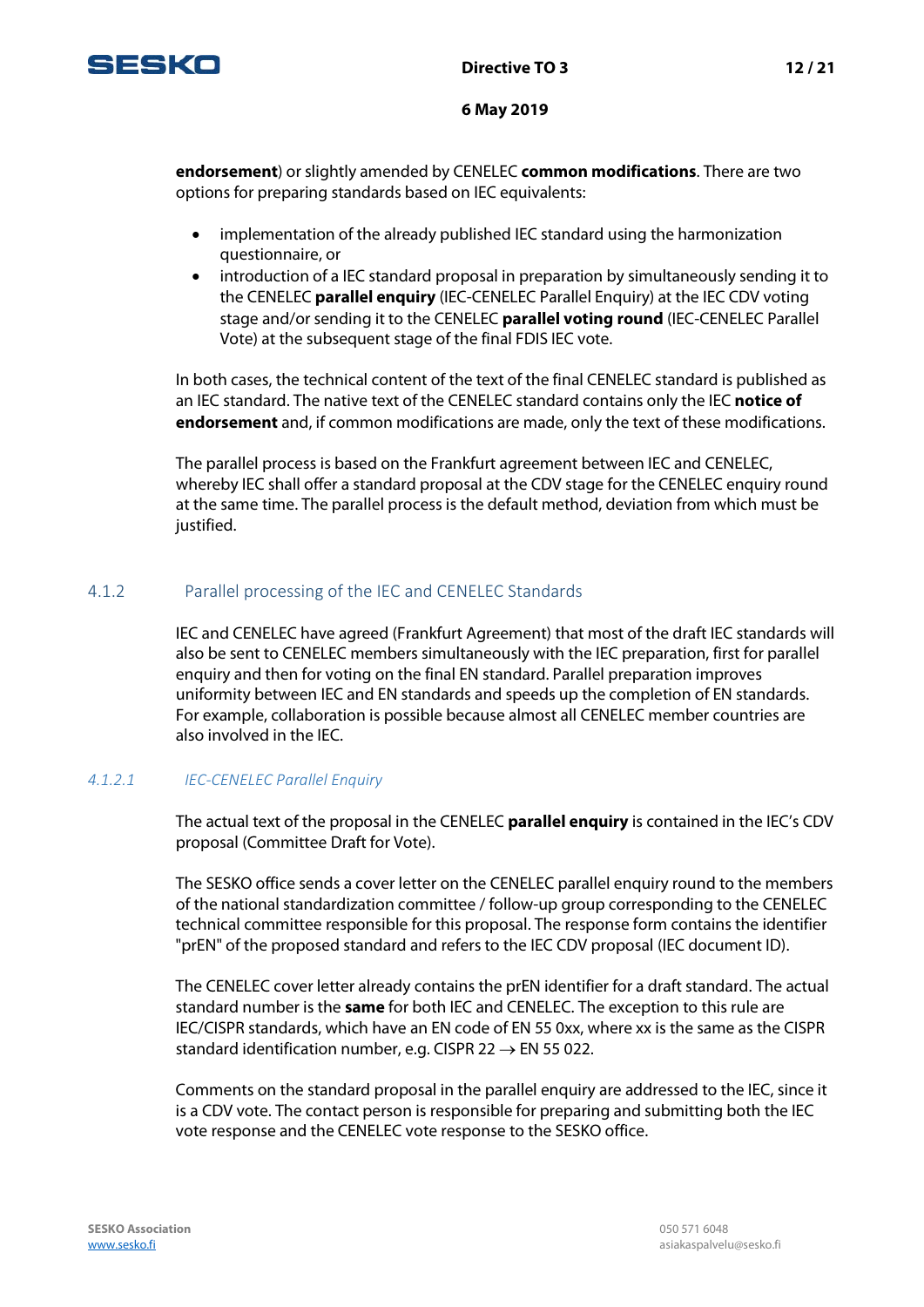

The CENELEC enquiry response indicates the voting position, but any comments potentially delivered to the IEC do not need to be submitted to CENELEC unless the voting position is negative. In addition, **any existing regulatory exceptions or specific national conditions that require deviations from the standard** should be indicated in the CENELEC response.

PLEASE NOTE: The progress of preparation of the draft standard primarily depends on the results of the CDV vote in the IEC, see Directive TO 2. It is also possible that the voting results will be different between different organizations, see Table 2.

| <b>IEC</b> results                                                                                                                                                                                                                                                                                                                                                                  | <b>CENELEC results</b> | <b>Next stage in IEC</b>  | <b>Next stage in CENELEC (*</b>                                             |
|-------------------------------------------------------------------------------------------------------------------------------------------------------------------------------------------------------------------------------------------------------------------------------------------------------------------------------------------------------------------------------------|------------------------|---------------------------|-----------------------------------------------------------------------------|
| Yes                                                                                                                                                                                                                                                                                                                                                                                 | Yes                    | Publication               | Endorse as EN Standard                                                      |
| Yes                                                                                                                                                                                                                                                                                                                                                                                 | No                     | Publication               | Further development at CENELEC, e.g.<br><b>CENELEC</b> common modifications |
| No.                                                                                                                                                                                                                                                                                                                                                                                 | Yes                    | Returned to the committee | Discontinued                                                                |
| No.                                                                                                                                                                                                                                                                                                                                                                                 | No                     | Returned to the committee | Discontinued                                                                |
| $\mathbb{E}[\mathbf{r}^{\mathsf{T}}] = \mathbf{r}^{\mathsf{T}} = \mathbf{r}^{\mathsf{T}}$ , $\mathbf{r}^{\mathsf{T}}$ , $\mathbf{r}^{\mathsf{T}}$ , $\mathbf{r}^{\mathsf{T}}$ , $\mathbf{r}^{\mathsf{T}}$ , $\mathbf{r}^{\mathsf{T}}$ , $\mathbf{r}^{\mathsf{T}}$ , $\mathbf{r}^{\mathsf{T}}$ , $\mathbf{r}^{\mathsf{T}}$ , $\mathbf{r}^{\mathsf{T}}$ , $\mathbf{r}^{\mathsf{T}}$ , |                        |                           |                                                                             |

#### Table 2 – The result of the Parallel Enquiry round

\*) The next stage at CENELEC is always a bit uncertain. Even after the vote has passed, there can be delays in BT processing. Similarly, a proposal that has been rejected by IEC can continue to advance at CENELEC if the subject is considered to be important.

### *4.1.2.2 IEC-CENELEC Parallel Vote*

The actual technical text of the CENELEC **parallel voting** proposal is contained in the IEC Final Draft for International Standard (FDIS) proposal.

CENELEC only supplies a **cover letter** for the parallel vote, which is sent by the SESKO office to the members of the national standardization committee / follow-up group corresponding to the CENELEC committee responsible for the proposal. The cover letter contains the "FprEN" identifier of the proposed standard and refers to the IEC's FDIS proposal (IEC document ID).

PLEASE NOTE: Members of the follow-up group should note that the draft FDIS standard proposals marked as "Submitted for parallel voting in CENELEC", are in formal vote also to be endorsed as European EN standards. This means that **after approval they must also be implemented as such as SFS standards**, and any conflicting SFS standards shall be withdrawn. From the CENELEC point of view, the important part of this vote is the implementation schedule of the future EN standard, and the CENELEC vote applies to it as well.

Each organization calculates the voting results in accordance with its own rules. In CENELEC, votes are weighted (see clause 1.1). The proposal is approved if it receives more than 71 % of the votes.

### <span id="page-12-0"></span>4.2 Standard proposals purely prepared in CENELEC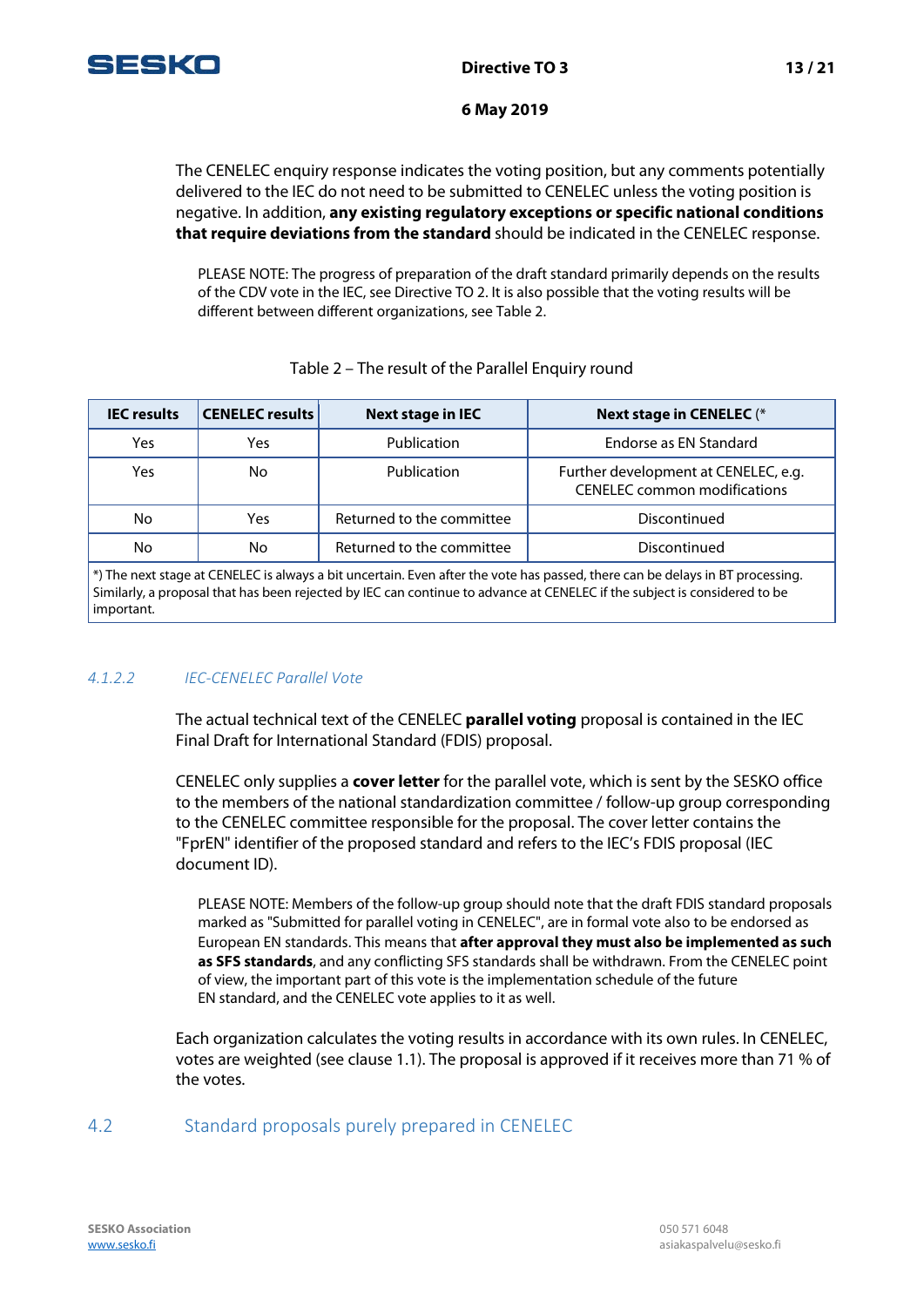

CENELEC technical committees (TC, SC) and project teams (BTWG, BTTF) can prepare their own draft standards (prEN  $\sim$  European Standards, prHD  $\sim$  Harmonization Documents).

The starting point or initiative for CENELEC standardizing work can arise at a meeting of the CENELEC technical committee on the initiative of a member country, or be based on the Vilamoura notification (see clause 6.1).

### <span id="page-13-0"></span>4.2.1 Working group stage and committee documents marked "Secretariat"

The draft standard in the technical committee is (usually) drafted by the working group (WG). Only members who have been appointed through *[Collaboration Platform](https://collaborate.iec.ch/)* will be informed about the activities and proposals of the group. Participation in working group activity is the **most effective** and **most important** way to have an influence.

Once the working group has completed its proposal, it will be forwarded to the committee for processing. As with other documents intended for committee meetings, the proposal receives a secretariat document identifier, which comprises the committee number, the abbreviation Sec indicating it is in secretariat processing, and a sequential serial number, such as "CLC / TC XX / Secyyyy/[document type]".

Each preparatory stage for CENELEC documents in most cases is indicated on the title page. Committee documents of this stage will be distributed to the members of the follow-up groups through CENELEC's *[Collaboration Platform](https://collaborate.iec.ch/)*.

Comments and improvement suggestions for standard proposals are given in the committee stage. At later stages, making changes is much more difficult.

The technical committee decides whether to forward the draft standards prepared by its working groups to member countries for comment prior to the formal enquiry round. In this case, the title page or cover letter of the proposal shall indicate the text "*Secretariat Enquiry*" or "*Secretariat Questionnaire*" and the deadline by which responses should be delivered to the relevant secretary.

#### <span id="page-13-1"></span>4.2.2 CENELEC enquiry round

When the proposal of the working group sent to the committee/subcommittee is considered sufficiently completed, during its meeting the committee/subcommittee can decide to send the draft standard to the 12-week Enquiry round. The enquiry procedure will be conducted by the CENELEC Management Centre (CCMC), which already at this stage assigns the proposal its future standard identifier.

The SESKO office distributes the text of the draft standard to the Finnish follow-up group. Therefore, these proposals will **not be distributed** via the *[Collaboration Platform](https://collaborate.iec.ch/)*. The deadline for sending any comments to the CENELEC office is indicated on the cover page of the proposal. In addition to the text of the proposal, a cover letter for the enquiry round will be delivered.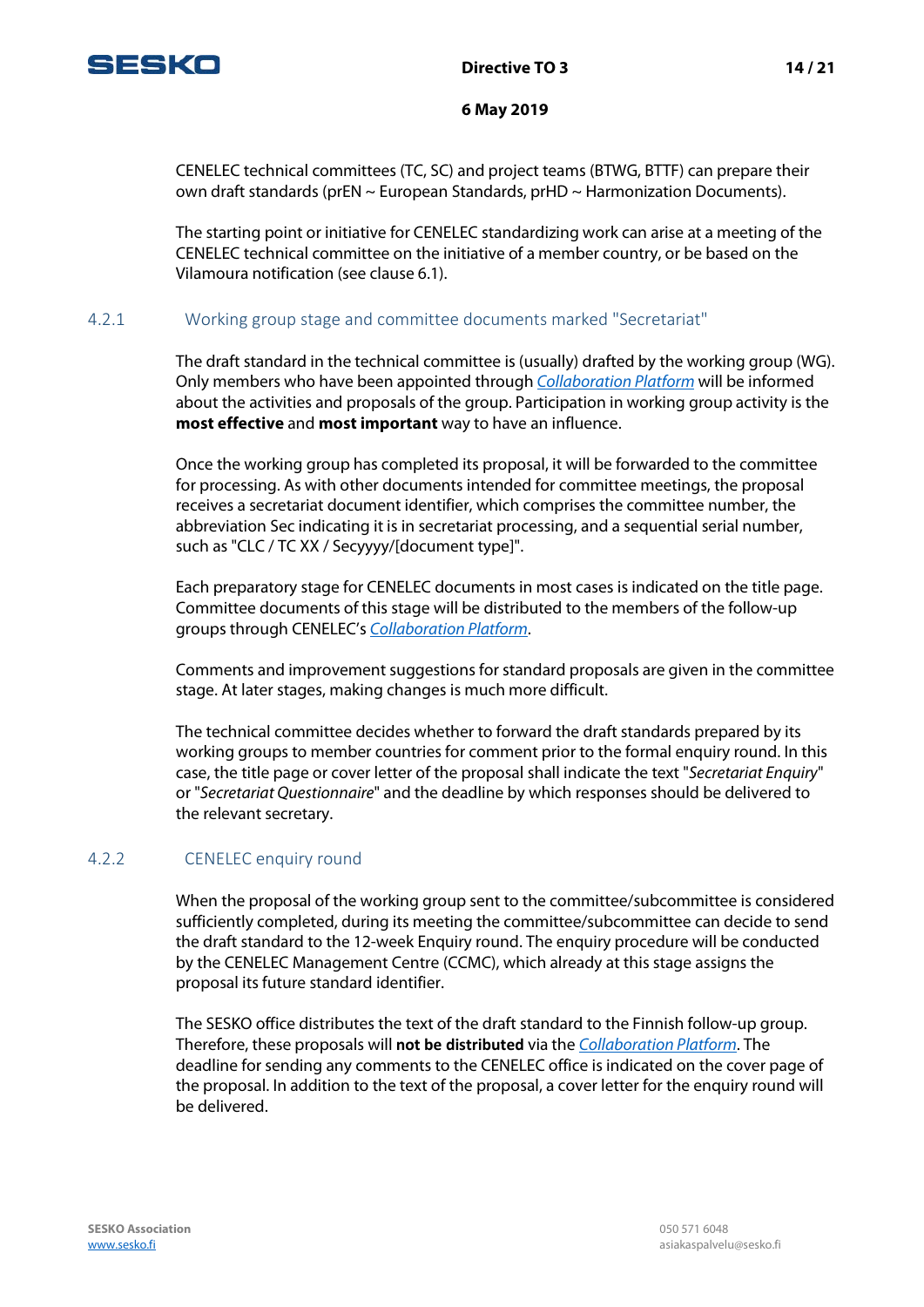

#### <span id="page-14-0"></span>4.2.3 CENELEC Formal Vote

After processing the comments received during the enquiry round on the draft standard, the committee/subcommittee can decide at the meeting to forward it to an official eight-week formal vote.

The SESKO office distributes the text of the draft standard to the follow-up group. The deadline for sending any comments to the CENELEC office is stated on the cover page of the proposal. In addition to the text of the proposal, a voting round cover letter is also delivered.

Since this is a formal and final vote, suggesting changes at this stage is often pointless, especially if the vote is to approve the proposal. The contents of the standard should be influenced at an earlier stage. The voting result is calculated by the weighted votes of the member countries (see clause 1.1). Approval requires more than 71 % of the votes. If the result indicates acceptance, potential comments will not be processed. Only purely editorial corrections can be made at this stage.

#### <span id="page-14-1"></span>4.2.5 Ratification of CENELEC Standards

EN standards and harmonization documents (HD) approved by various formal votes are ratified by the CENELEC *Technical Board* (BT).

#### *4.2.5.1 Automatic ratification*

If the standard proposal receives unanimous support in the formal vote, it is automatically ratified. CENELEC Management Centre (CCMC) sends voting results to BT members for information purposes. Optionally, a BT member can request further consideration of the particular proposal "by correspondence" or at the BT meeting.

#### *4.2.5.2 BT ratification by correspondence*

If the voting result is positive, but not unanimous, the proposal is moved to be processed by the BT by correspondence. Usually at this stage, BT also asks the group that prepared the proposal (CLC/TC, CLC/BTTF, etc.) to comment on the voting result. Also in this case, the default is ratification of the proposal. A member of the BT can request the proposal to be processed at the BT meeting, if necessary.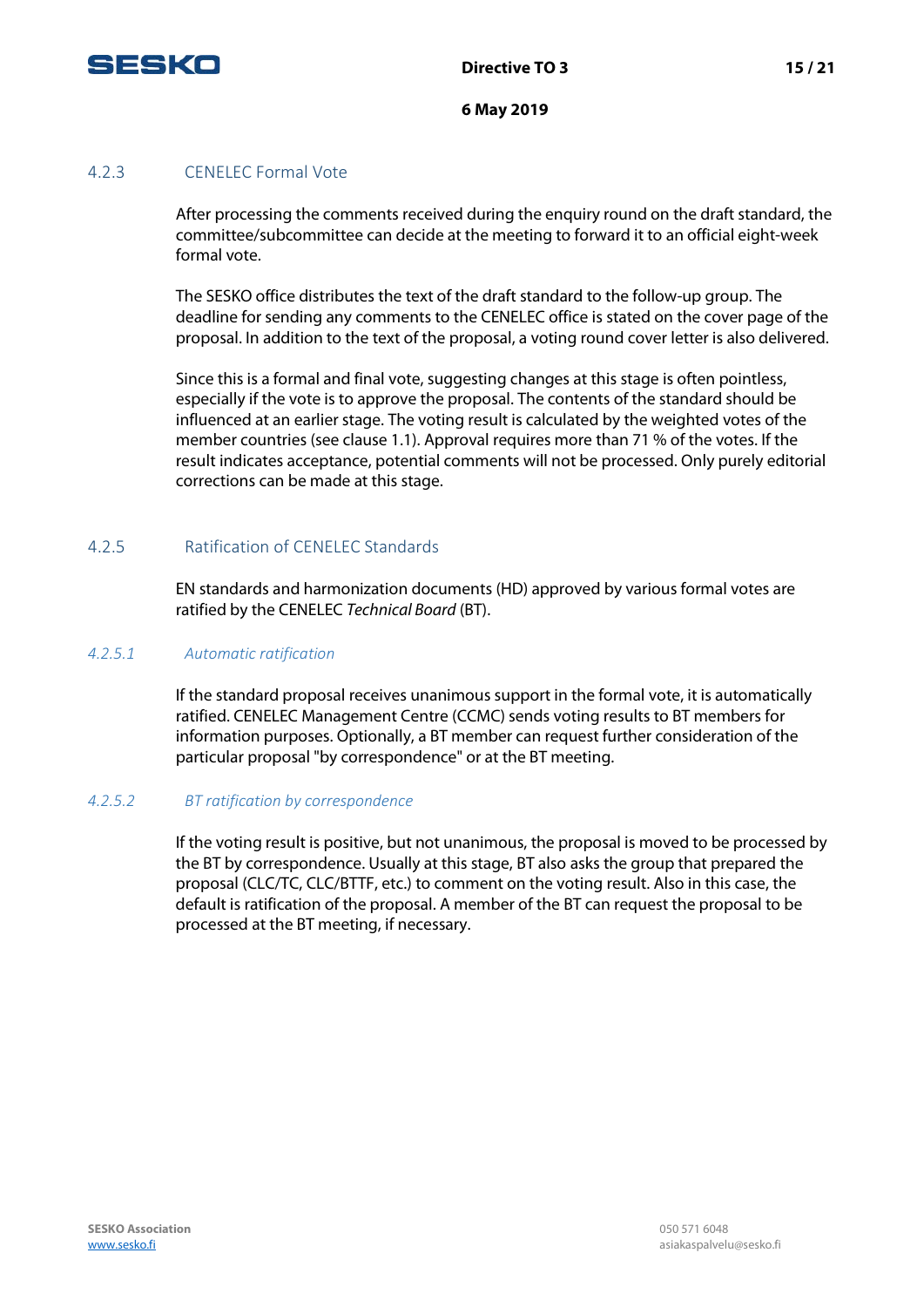

#### *4.2.5.3 Ratification in BT meeting*

Further consideration of the draft standard that has been voted on will be finalized no later than at the BT meeting. Approval of the proposal can be delayed, even if the vote is positive. Such cases are rare but do occur.

### <span id="page-15-0"></span>4.3 National enquiry rounds in Finland

The obligation to publish European EN Standards as SFS Standards requires SESKO to manage the organization of national enquiry rounds at a sufficiently early stage. All prEN-proposals in CENELEC enquiry rounds (ENQUIRY or PARALLEL ENQUIRY) will be automatically adopted by SESKO as SFS standard proposal projects. Proposals will be added to the list of standard proposals sent to the SESKO enquiry round, which will be distributed monthly to SESKO member organizations for information purposes and posted on the SESKO website under Osallistuminen → Ajankohtaiset lausunnot ja äänestykset → [SESKOn](http://www.sesko.fi/osallistuminen/ajankohtaiset_lausunnot_ja_aanestykset/seskon_lausuntopyynnot)  [lausuntopyynnöt.](http://www.sesko.fi/osallistuminen/ajankohtaiset_lausunnot_ja_aanestykset/seskon_lausuntopyynnot)

If any comments are received, they are forwarded to the contact person of the appropriate follow-up group. The comments shall be taken into account when compiling the Finnish comments or vote response.

If, at a later stage, the standard proposal at the SESKO enquiry stage is implemented in Finnish, it will no longer be subject to a new enquiry round merely due to translation into Finnish.

#### <span id="page-15-1"></span>4.4 National exceptions

Standardization undertakes to maximize consistency in all user groups. However, in Europe, where EN standards are also national standards, this is not always possible. Standardization organizations cannot withdraw national laws or regulations issued by authorities. In addition, geographical conditions can impose their own demands. CENELEC recognises a socalled A-deviation and the Special National Condition (SNC).

#### **A-deviation**

The deviation is due to **government regulation**, the existence of which cannot be impacted by the national standardization organization.

#### **Special National Condition (SNC)**

National conditions due to earthing conditions, voltage values, climate, etc., **which cannot be changed even in the long term**. The typical Finnish example is low winter temperatures.

Instead of adding individual exceptions, it would be more reasonable to impact the content of the standard so that it is already reflected in the requirements. However, this is not always achievable. Nevertheless, the necessary deviations should be declared as early as possible, at the latest during the enquiry stage, and they should be detailed point by point in relation to the text of the standard. In addition, A-deviations based on legal exceptions should be indicated with a clear, particular reference to the existing regulation and its paragraphs. Notification of deviations in the standard helps users find the right information.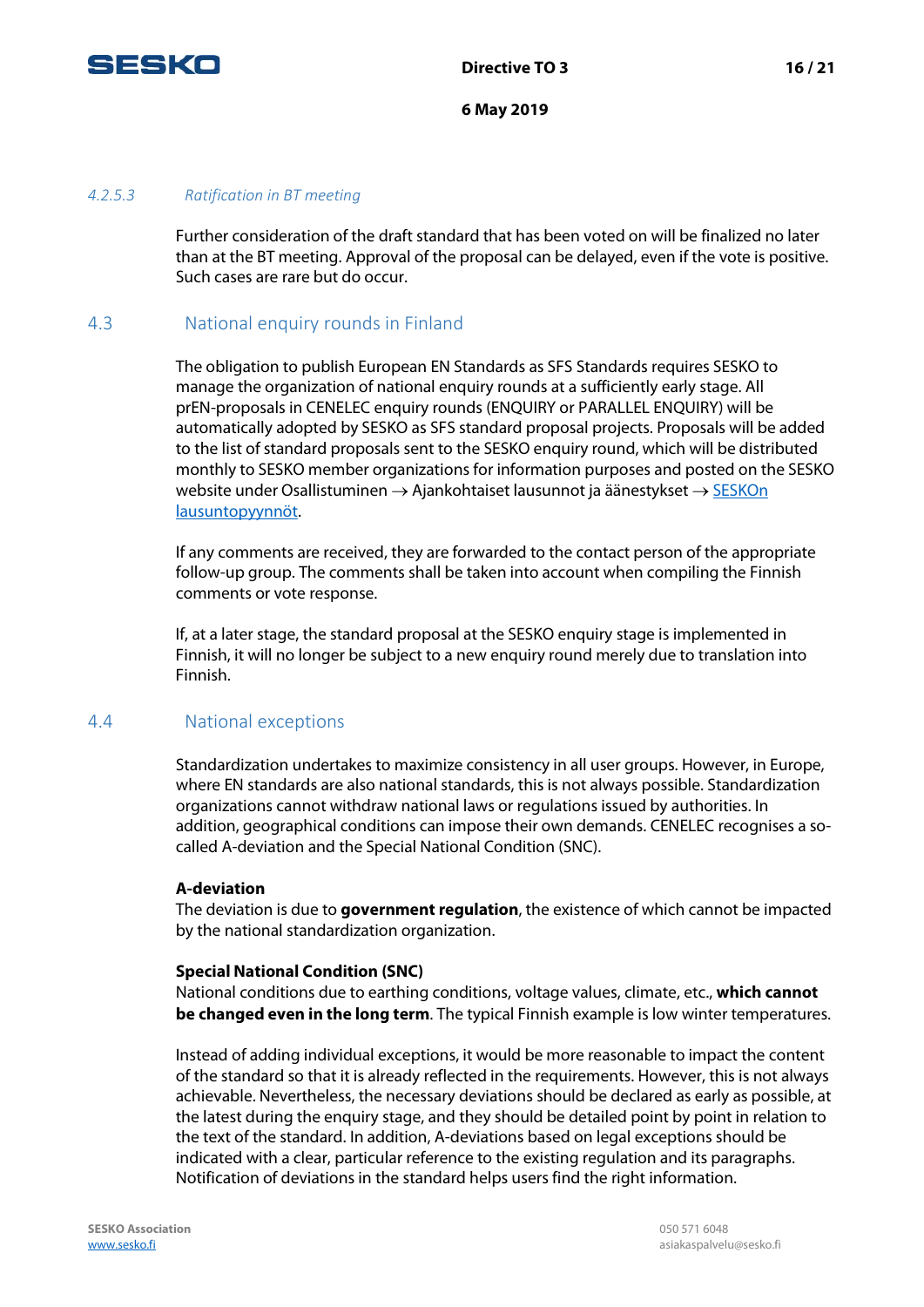

## <span id="page-16-0"></span>4.5 Responding to votes and commenting

The contact person of the follow-up group is responsible for formulating Finland's position, vote response and any comments on the proposals during enquiry and voting rounds.

Table 3 below shows the stages of preparation of an EN standard and related requests for comments and votes, and the responses to these.

| <b>Stage of the standard</b> | <b>Influencing/Response</b>                                                                                                                                                             | <b>Remarks</b>                                                              |
|------------------------------|-----------------------------------------------------------------------------------------------------------------------------------------------------------------------------------------|-----------------------------------------------------------------------------|
| Working group                | Active participation in working group<br>activities.                                                                                                                                    | The <b>best way</b> to influence the<br>technical content of a<br>standard. |
| Secretariat enquiry          | In practice, the last stage at which the<br>technical content of the proposal can still<br>be influenced.<br>(Equivalent to IEC CD enquiry round)                                       | Not mandatory to respond to<br>the secretariat enquiry.                     |
| Enquiry                      | Technical comments can also be issued at<br>this stage.<br>A negative vote shall be justified.<br>At this stage, the A-deviation and special<br>national conditions shall be presented. | Response is mandatory.                                                      |
| <b>Formal Vote</b>           | A negative vote shall be justified.<br>Only editorial comments can be submitted.                                                                                                        | Response is mandatory.                                                      |

|  | Table 3 - The stages of standard preparation |
|--|----------------------------------------------|
|  |                                              |

Comments should be filled in on the existing commenting form [\(form comments.dot\)](http://www.iec.ch/standardsdev/resources/forms_templates/documents/Form-Comments.doc). This form has been prepared by the IEC but should also be used for comments submitted to CENELEC.

The completed comment form will be sent as an email attachment to the SESKO office to the contact person for the committee in question, who will take care of submitting it. Comments can be submitted to SESKO in Finnish, Swedish or English. At the same time, the email should indicate whether the vote is for or against.

The general principle of voting is that **negative voting shall always be justified**. This requires a technical or general comment. Similarly, a technical comment usually leads to a negative vote.

Responses to votes, including votes, shall be submitted to the SESKO office **well in advance** of the deadline. Responding to CENELEC is done digitally, so technical problems with data transfer can cause difficulties with last-minute responses. Usually **a week or two** before the deadline is sufficient. If the response is close to the deadline, this should be agreed with the contact person in advance. If the contact person in charge is not available, the responses can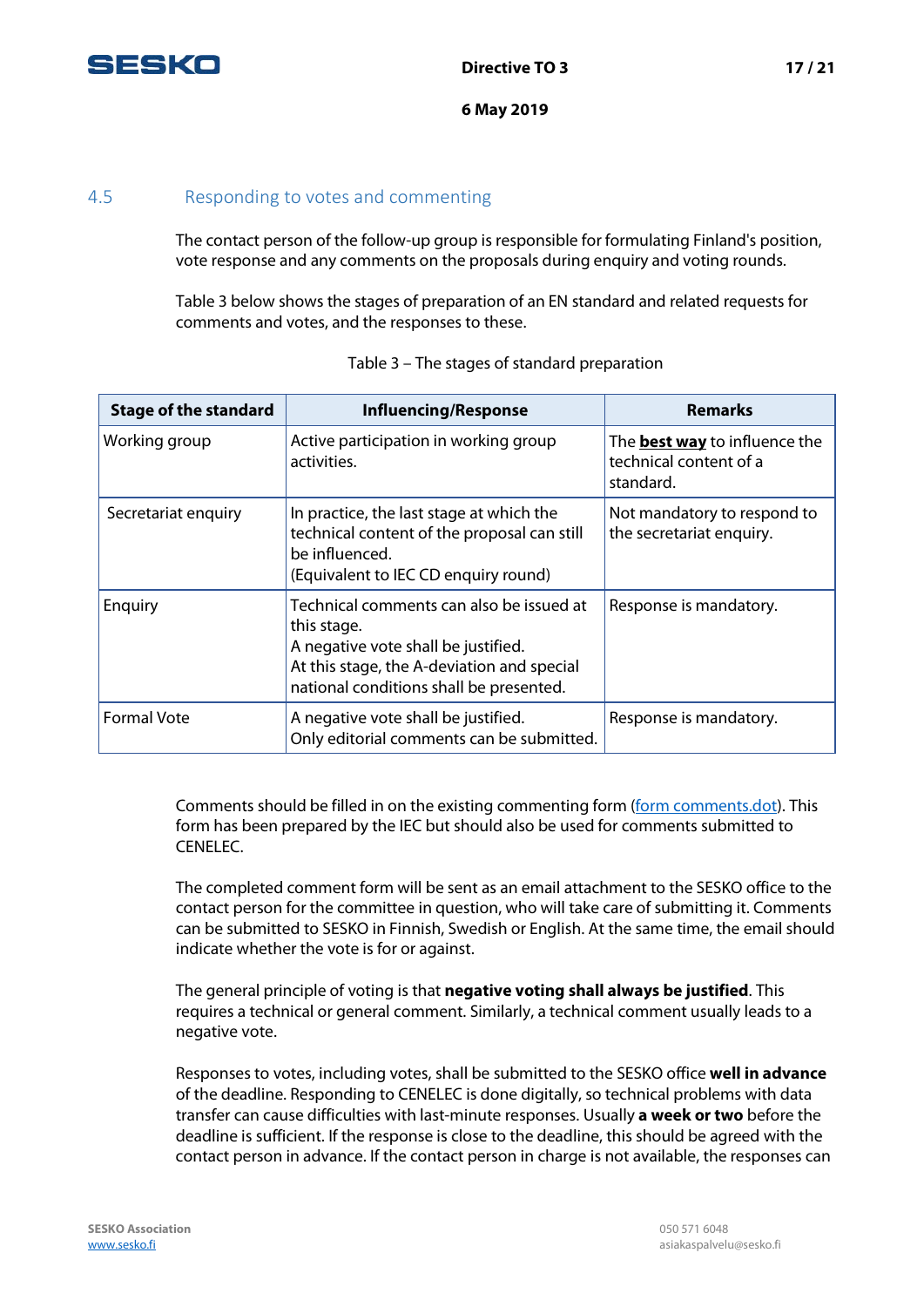

be sent to SESKO via email (asiakaspalvelu@sesko.fi), from which the message will be forwarded.

# <span id="page-17-0"></span>5 IMPLEMENTING CENELEC STANDARDS IN FINLAND

The standards (HD, EN) ratified by CENELEC are subject to the following obligations:

#### **PUBLIC ANNOUNCEMENT** (DOA)

The existence (endorsement) of certified EN standards and HDs must be publicly announced by the DOA mentioned in the standard.

DOA = *latest date of announcement of the existence of the standard at national level* The SESKO office will handle the announcement automatically.

#### **IMPLEMENTATION** (DOP)

Ratified EN Standards must achieve national standard (SFS) status by the DOP stated in the standard.

DOP = *latest date of publication at national level* The standard is implemented in Finland and published as an SFS-EN Standard.

The publication contains the SFS cover page, the text of the EN publication and, in cases based on IEC Standards, the text of the IEC publication combined into one document.

The standard is translated into Finnish if its user base is large, and it is assumed that the language skills of the user community will be inadequate for using the original text (English) of the standard.

In all cases, despite the possible translation into Finnish, the original standard in **English** will be given the status of an English-language SFS-EN standard. It is not mandatory to make HD documents into national standards.

#### **WITHDRAWING CONFLICTING STANDARDS** (DOW)

If there is a national SFS standard conflicting with an EN standard or HD document, it should be withdrawn or brought into conformity with the EN Standard/HD no later than by DOW. DOW = *latest date of withdrawal of conflicting national standard*

#### **CESSATION OF THE WITHDRAWN/REPLACED STANDARD** (DOC)

The end of the transition period applicable to the EU Directives will be announced by DOC (DOC = date of cessation). This is a date after which a withdrawn or replaced standard **can no longer be used to demonstrate compliance**.

The DOC is **not indicated in the standards** (unlike DOA, DOP and DOR), but the end of the transition period is announced in the lists of harmonized standards associated with EU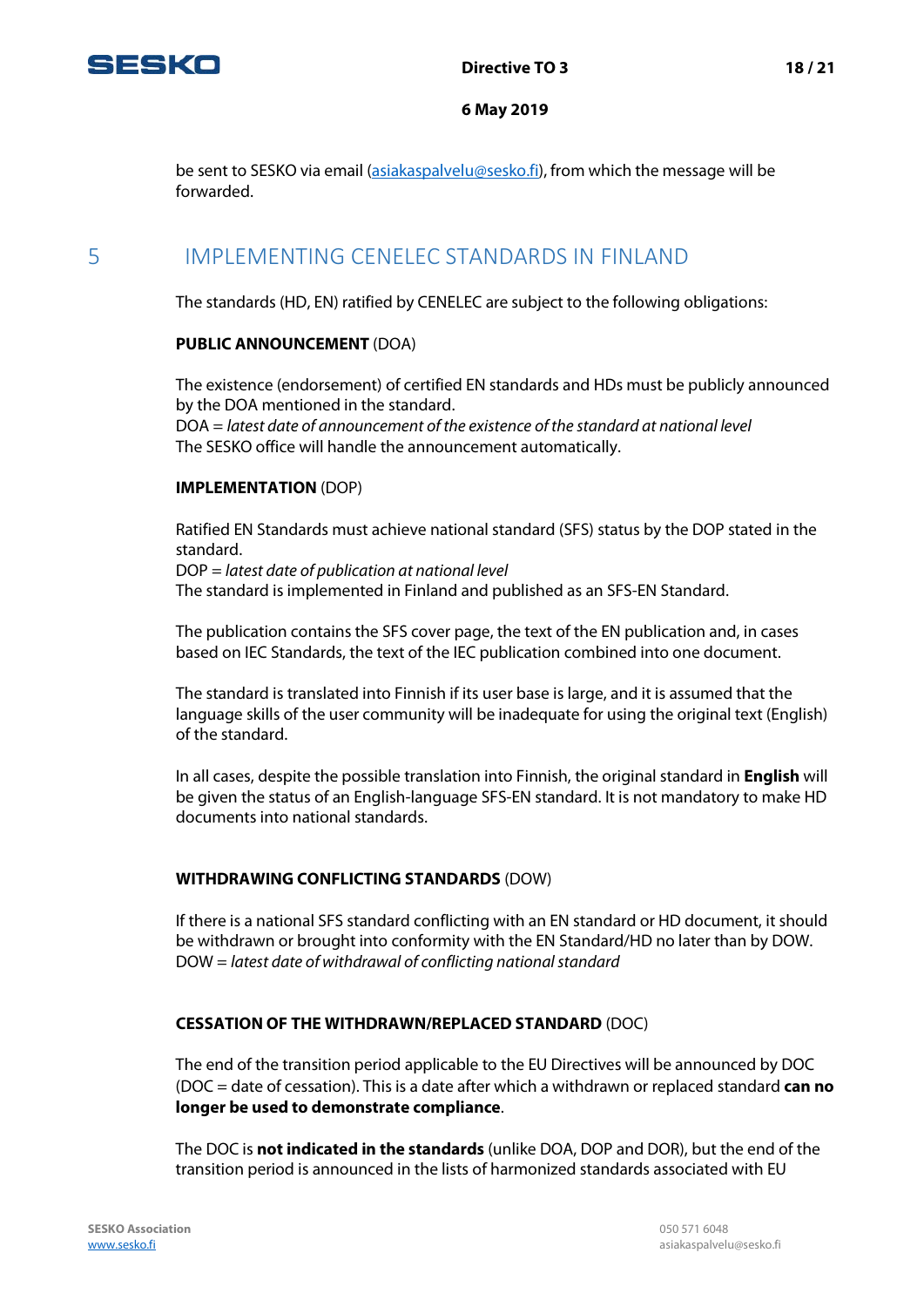

directives published in the Official Journal of the EU. In most cases, but not always, the DOC matches the DOW.

# <span id="page-18-0"></span>6 NATIONAL STANDARD PREPARATION AND CENELEC

CENELEC member countries must inform each other of their intentions to develop national standards. A member country interested in participation is entitled to be involved in the work, and if there is sufficient comprehensive interest, the standard development can be transferred to the European level at CENELEC. Notifications are made following the so-called Vilamoura notification procedure.

Subject matter that CENELEC is currently working on is under **standstill**, a prohibition order. Member countries shall not publish their own national standards on this subject. The goal is to only allow the publication of a standard conforming to the CENELEC standard, once completed.

## <span id="page-18-1"></span>6.1 The Vilamoura notification procedure

#### <span id="page-18-2"></span>6.1.1 Notification

The member country notifies its intention to develop a new national standard or revise an old standard. The notification obligation applies to standards that do not fully comply with the corresponding CENELEC or IEC Standard. A guide is available about this *[CENELEC Guide](ftp://ftp.cencenelec.eu/CENELEC/Guides/CLC/8_CENELECGuide8.pdf)  [8:2016](ftp://ftp.cencenelec.eu/CENELEC/Guides/CLC/8_CENELECGuide8.pdf)*.

The Vilamoura notification contains information about the title and content of the project. Furthermore, reasons must be justified for why the work should be done immediately and not, for example, within the work program of the relevant IEC technical committee. The notification shall also state the planned deadline for completing the standard proposal for the enquiry round.

The Vilamoura notification is prepared by the SESKO office, which should be consulted in each particular case. The SESKO office forwards the Vilamoura notification to CENELEC for processing.

#### <span id="page-18-3"></span>6.1.2 Response

The SESKO office informs contact persons of follow-up groups about Vilamoura notifications made by other countries in their area of interest. If the subject matter is of interest and a positive response is intended to be issued, the contact person should submit a response to the SESKO office before the deadline specified in the notification. The response should include the name and contact details of the expert participating.

If the subject of the task is not of interest to Finland, replying is not mandatory. However, if no CENELEC member country is interested in the subject matter, the CENELEC *Technical Board* (BT) should indicate the situation and provide the notifying country with the permission to make a national standard.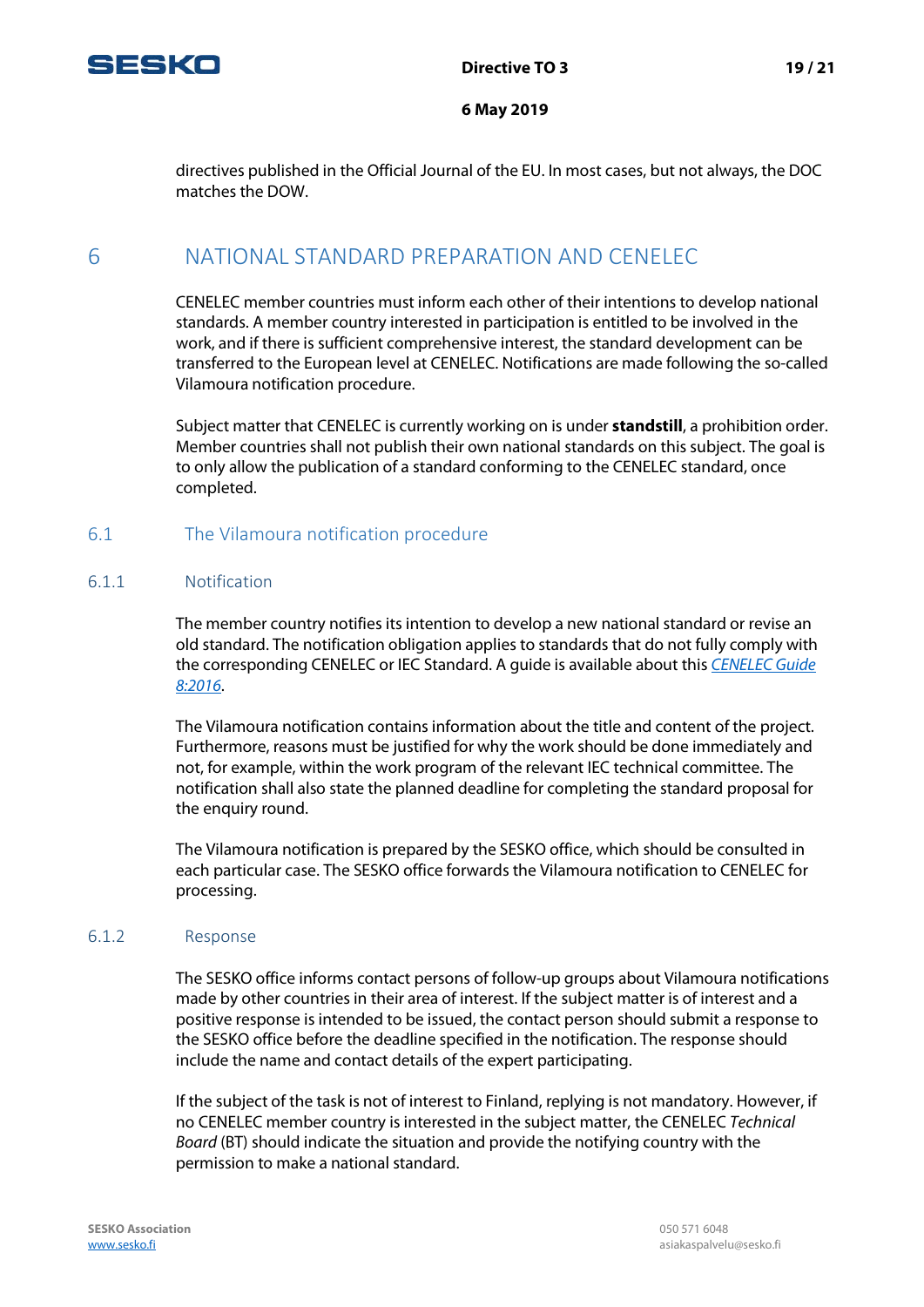

If no CENELEC technical committee is interested in the task, but at least four member countries are interested, the standstill will take effect at the end of the notification submission period. The CENELEC *Technical Board* will create a project team (BTTF) for the work, which is usually led by the notifying country.

If there are less than four interested countries, work will continue on a national level, but interested countries can still send participants. There is no standstill in this case. However, the initiating country can use its own language for the project, regardless of the other participating countries.

# <span id="page-19-0"></span>7 MEETING PARTICIPATION

The technical committees meet at the time agreed by their chairman and secretary or at the time agreed by the committee during its last meeting, usually at the CENELEC Meeting Centre in Brussels.

Participation in committee meetings always takes place **as a delegate appointed by SESKO**. The committees (TC, SC) do not have individual members, but each member country can name their delegate(s) for the meeting in question. SESKO also appoints members to working groups (WG) that internally agree on the dates and places of their meetings.

In committees (TC, SC) and project teams (BTTF), representatives of the meeting are also representatives of their country. In working groups (WG), participants represent only their personal experience.

# <span id="page-19-1"></span>7.1 Taking part in the CENELEC committee meetings

A participant of a CENELEC technical committee/subcommittee meeting shall complete the registration form that can be found on the *[Collaboration Platform](https://collaborate.iec.ch/)* and send it by e-mail to the contact person of the committee/subcommittee concerned. The form can be completed digitally, and no handwritten signature is required.

If more than one participant attends the same meeting (maximum four per member country), it will be necessary to agree who will be the head of the Finnish delegation (with voting rights).

The main language of committee meetings is English.

The SESKO office does not handle travel arrangements for meeting participants, but it is possible to **pre-apply** for travel grants through the office. The application form is available on the SESKO website  $\rightarrow$  Osallistuminen  $\rightarrow$  Ohjeita asiantuntijoille  $\rightarrow$  [Matka](http://www.sesko.fi/osallistuminen/ohjeita_asiantuntijoille/matka-avustuslomakkeet_ja_ohjeet)[avustuslomakkeet ja ohjeet.](http://www.sesko.fi/osallistuminen/ohjeita_asiantuntijoille/matka-avustuslomakkeet_ja_ohjeet)

After the meeting, the participant should prepare a report on the essential meeting issues related to Finland and send it digitally to the SESKO office **no later than one month** after the meeting. Submission of the meeting report is a prerequisite for obtaining a travel grant.